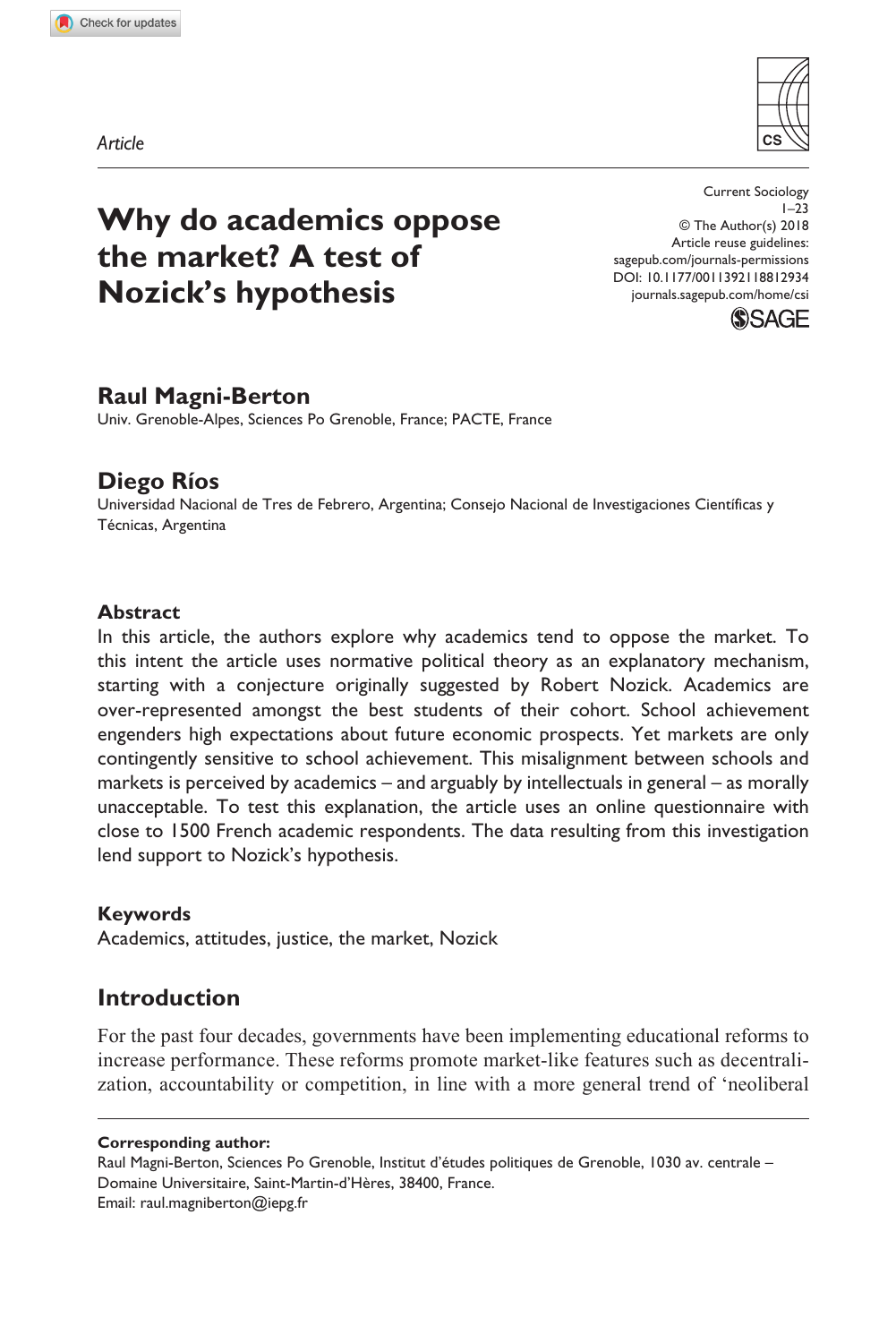reforms' (Au and Ferrare, 2015). Educational reforms and, especially, higher education reforms have been particularly numerous in many countries following an overall similar logic (Broucker et al., 2016). They have triggered strong opposition from teachers' unions, who have become the main political adversaries of such new policies (Moe and Wiborg, 2016), reflecting academics' strong hostility toward 'neoliberal' ideas. Based on a survey conducted just before substantial reforms in France, François and Magni-Berton (2015) find that the large majority of academics strongly reject reforms enhancing university decentralization (57%), accountability (60%) and competition (65%). Interestingly, this opposition does not seem fully consistent with their material interests, and Adam (2012) argues that such a rejection can be explained by an epistemic conflict between academic identity and the neoliberal paradigm.

This statement is not surprising as academics tend view the free market with suspicion and to locate themselves on the left of the political spectrum. Abundant evidence substantiates this observation. In the United States the pattern holds across time (Gross, 2014; Gross and Simmons, 2014; Klein and Stern, 2005; Ladd and Lipset, 1975; Lazarsfeld and Thielens, 1958; Rothman et al., 2010). Likewise for the United Kingdom (Halsey, 2005; Halsey and Trow, 1971), Canada (Brym and Nakhaie, 1999; Nakhaie and Brym, 2011), Sweden (Berggren et al., 2007) and France (François et al., 2016; Judt, 1992). These studies mainly focus on the analysis of left/right political affiliation. Although these notions are fuzzy, they are strongly associated with specific attitudes visa-vis the role of equality in society, the scope of free markets and the justification of capitalism (Noël and Thérien, 2008).

In this article we tackle the issue of academics' attitudes vis-a-vis social justice and explore a hypothesis originally suggested by Robert Nozick (1997). The idea behind this hypothesis is that academics – and intellectuals in general – having done particularly well at school, feel insufficiently rewarded by the market. Consequently, they perceive market-outcomes as non-meritocratic. We claim that this theory sheds light on an important but neglected psychological factor in the development of political attitudes – the role of educational attainment in the formation of normative expectations.

School can be regarded as a microcosm of society in which practices of distributive justice are an important factor in the future development of students' values and attitudes (Pretsch et al., 2016; Resh, 1999; Saha, 2017). Tyler and Smith sum up the main assumption as follows: 'judgments about what is "just", "fair" or "deserved" are central social judgments that lie at the heart of people's feeling, attitudes, and behaviors in their interactions with others' (1998: 595). These judgements rest, at least implicitly, on general principles of justice. When these principles are not stated, they can be deduced from a set of individual non-contradictory judgements. The principles consistent with this set of judgements may be considered as those which are 'at the heart of people's feeling, attitudes, and behaviors'. This article aims to identify not only the causes, but also the moral principles which drive the academics' rejection of the market.

An important contention of this article is that academics' anti-market attitudes rest on an implicit theory of distributive justice. Yet this implicit theory of justice departs from mainstream accounts in political philosophy. Rawls (1971) argues that the basic institutions of society should be devised in such a way as to maximize the life prospects of the most disadvantaged members of society, which is not the case for markets. Frankfurt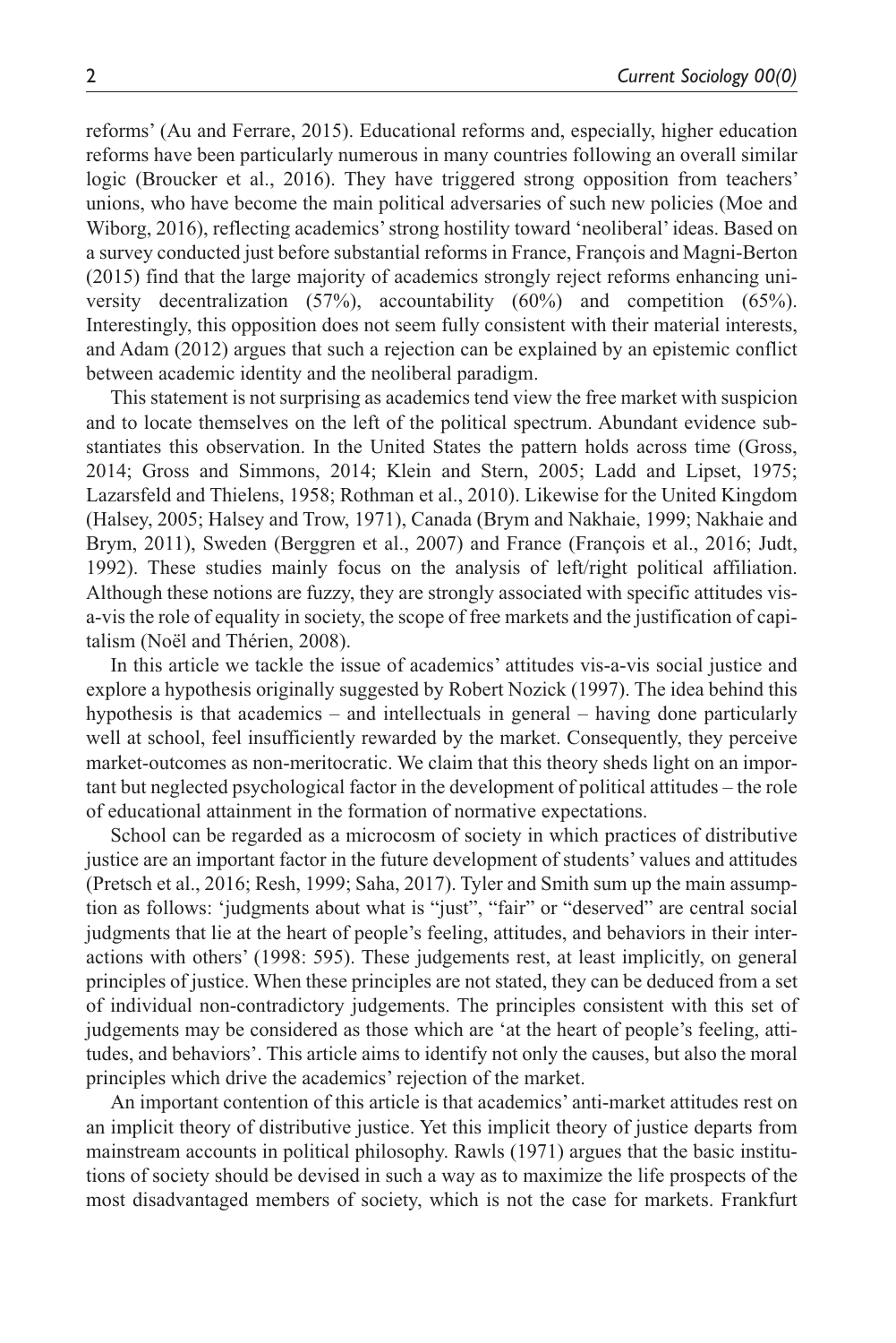(1987) focuses on the eradication of poverty, which is not guaranteed by the market. Temkin (1993) and Cohen (2008) emphasize the importance of equality in the assessment of social institutions, including the market. However, the thrust of Nozick's hypothesis is that academics do not reject the market for the philosophical reasons cited above, but on meritocratic grounds. Their focus is on merit using a school-based metrics.

By focusing on principles, we take seriously the moral reasons explaining academics' attitudes. Early research points to several explanations for such attitudes, but none of them identifies something like a theory of justice proper to academia. For example, some accounts argued that intellectuals develop a special psychological predisposition to rational criticism that is naturally at odds with the conservative mindset (Ladd and Lipset, 1975; Lazarfeld and Thielens, 1958). Other commentators interpret this phenomenon as the expression of the ideological coming of age of a larger social group – the new class (Bruce-Briggs, 1979; Burris, 1983). This so-called new class is composed of different social and cultural specialists, artists, journalists and social scientists, who increasingly gained an louder voice in the 1950s, 1960s and 1970s (Bazelon, 1967; Bell, 1976). Yet a third approach uses more traditional class analysis to account for the phenomenon, making political ideologies a function of social class (Brym, 1980; Gouldner, 1979). Finally, some authors have suggested that the concentration of liberal attitudes in the academic *milieu* is either due to discriminatory hiring and promotion (Duarte et al., 2015; Rothman and Lichter, 2008) or a consequence of self-selective choices (Gross, 2014; Gross and Cheng, 2011). In contrast with these explanations, Nozick's hypothesis tries to explain academics' attitudes by their judgements about what is fair, unacceptable or deserved and argues that these judgements are developed through the personal experience of most academics.

In this article, there are two different ways of testing this hypothesis. The first of them consists in collecting two samples: one from the general population and another from the population of academics. The objective is to compare them, and to spot the differences. The other way consists in analysing the sample of academics in order to unravel how individual differences in that population can be explained. In this article, we mainly focus on the second strategy, because most of our measures are specifically designed to test Nozick's hypothesis and similar questionnaires are not available in existing literature. However, anti-market attitudes are measured using well-known questions, which also allows us to display evidence about differences between academics' and non-academics' attitudes. The null hypothesis is that, on the one hand, the perceived discontinuity between schools and markets is not statistically associated with anti-market attitudes, and, on the other hand, it is not predicted by school performance compared with professional performance.

In the next section we present the general explanatory framework, and we provide a method and data-analytic plan to test it. In the third section we describe the data used as evidence for testing the theory. In the fourth section we present the empirical results. Finally, we discuss some issues related to the topic of this article.

# **Hypotheses**

Nozick's explanation of negative attitudes toward the market is developed and tested through four hypotheses. Our objective is to highlight the congruence between what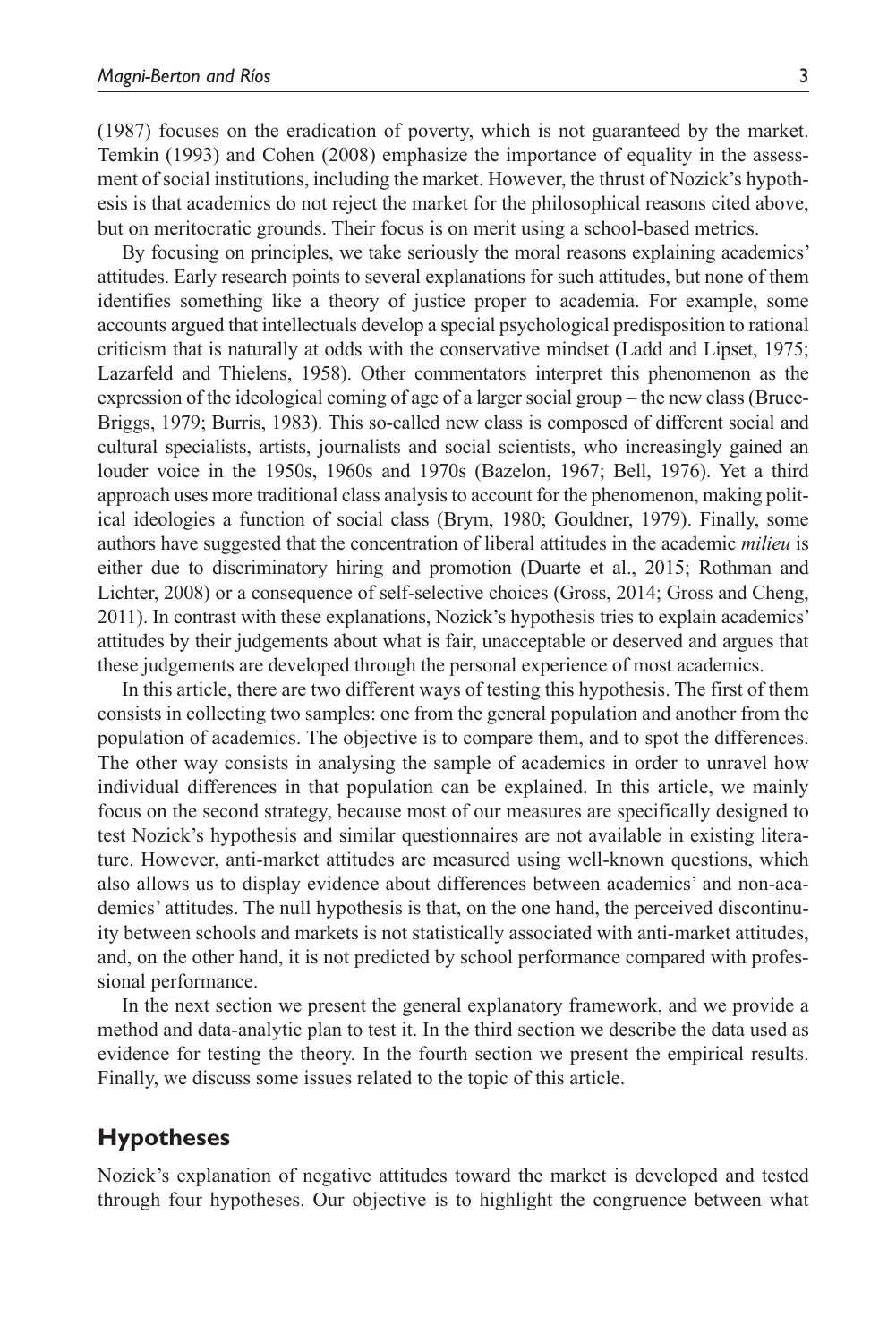academics have experienced (high levels of performance in school compared to their social achievement), what they believe (discontinuity between schools and markets), what they feel (economic frustration) and what they morally claim (school-based meritocratic society).

The first step we propose can be laid out in the following way. Academics are overrepresented among the best students of their cohort. Bright students expect to receive economic returns commensurate with their performance in school. The organization of the educational system predisposes individuals to believe that their record in school will be used to assign future economic rewards. In the case of academics, however, these expectations are thwarted. The market allocates economic returns according to marginal contribution, not to performance in school. Consequently, academics perceive that they have been duped by the system; the original meritocratic promise – 'work hard at school and you will be rewarded accordingly in the future' – has simply not been honoured by the market.

Our *first hypothesis* states that, among academics, those who perceive discontinuity between school achievement and future income tend to oppose the market more.

Such a disappointment can trigger frustration, which is sometimes considered as the kernel of Nozick's explanation (Pincione and Tesón, 2006). We rather follow a different interpretation, developed by Ríos and Magni-Berton (2003). Academics are certainly disappointed by market-outcomes, but this disappointment is not the *cause* of their rejection of the market. Frustration theories do not provide a normative machinery to account for academics' moral attitudes to the market. They may explain why academics *dislike* the market, but not why they feel the market is *morally unfair*. Academics reject the market on normative grounds; we consequently need to identify the normative theory structuring their practical reasoning. Bankrupt entrepreneurs are frustrated, but they do not end up believing that markets are unfair; frustration alone does not deliver a moral rejection of the market.

We argue that a specific and implicit ethical theory is engendered within the school system and explains *both* academics' frustration *and* their rejection of the market as a morally acceptable distributive institution.

Therefore our *second hypothesis* is that economic frustration (a) does not predict negative attitudes vis-a-vis the market; and (b) is predicted by the perception of discontinuity between school achievement and future income.

Our key explanatory variable then is the perception of discontinuity between school achievement and future income. Why is this perception widespread inside academia? High achievers in the educational system expect to be rewarded in accordance with their performance. Two possible situations might arise from this general rule. Either the market satisfies or it does not satisfy the expectations engendered at school. In the first case, market-outcomes are perceived as continuous to school-outcomes; both institutions are perceived as sanctioning the same distributive results. This is arguably the case of liberal professions: its members have been good at school and they do quite well in the market; they would probably conceive the market as being meritocratic. This should also be the case for high-income academics. In the second case, market-outcomes are perceived as discontinuous with school-outcomes. Most academics have precisely this perception, because their income does not reflect their high performance in school. In their eyes the market is an erratic distributive institution or, worse still, an evil institution that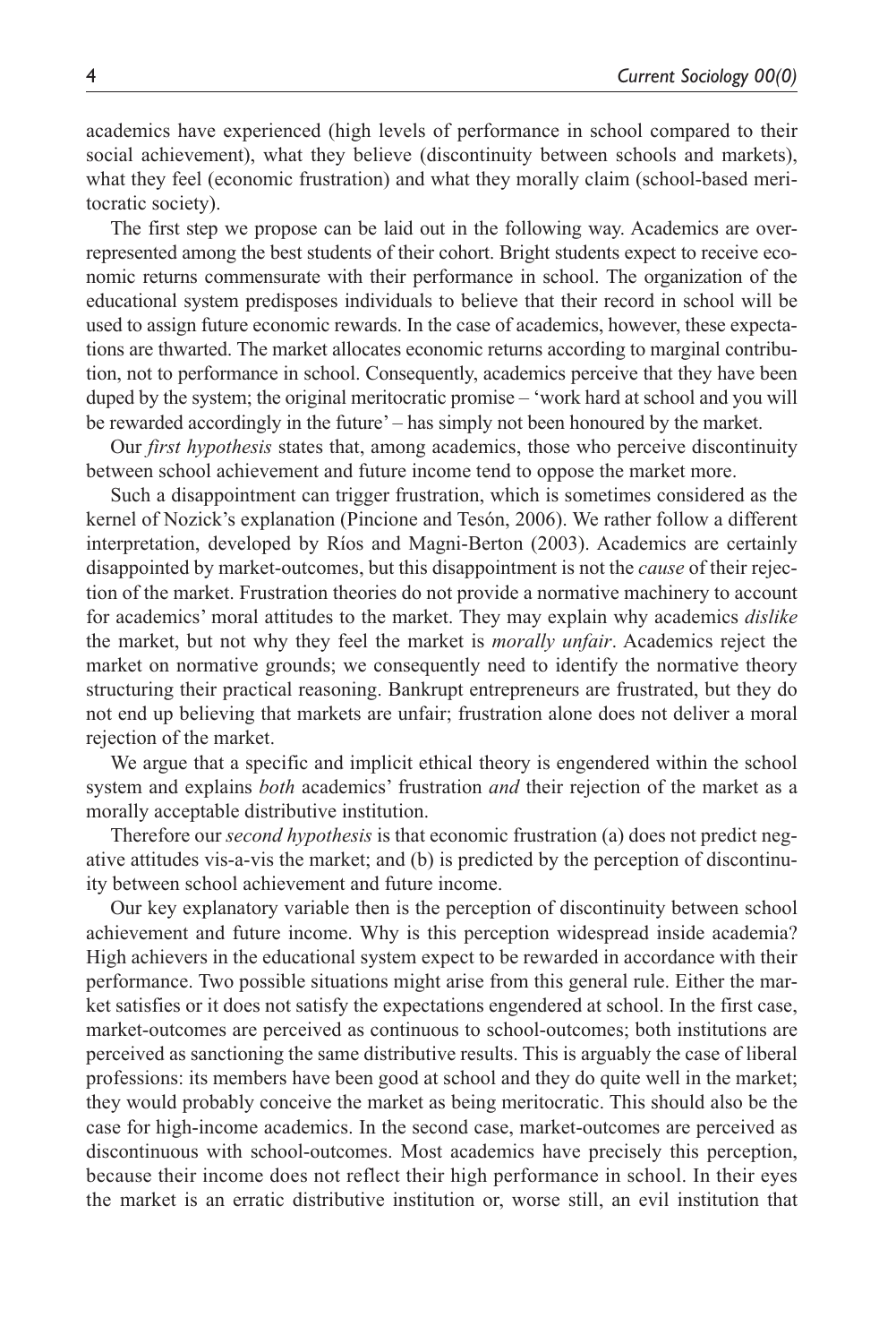systematically distorts the school pecking order violating evident and fundamental ethical principles.

This leads us to develop our *third hypothesis*: we expect that academics' perception of discontinuity between school achievement and future income is (a) negatively correlated with their success in school and (b) positively correlated with their income.

The main difficulty in testing our conjecture lies in elucidating the reasons explaining academics' anti-market attitudes. The problem is that while attitudes toward the market have been systematically registered in different surveys, the underlying theory of distributive justice has never been scrutinized. In this article, we pinpoint the details of this theory. With this in mind, we introduced in the questionnaire specially tailored questions to elicit the doxastic components of this theory of distributive justice.

Markets and schools are distributive institutions regulated by different principles. Schools can be conceived as computing a function that takes performance in school as an input and delivers grades in accordance with relatively objective meritocratic metrics. There is a central authority, the teacher, who is, generally, responsible for ensuring the proper application of these meritocratic principles. Markets follow a completely different logic. Market-outcomes are the result of an endogenous exchange process that only computes marginal contribution. There is no exogenous criterion to assess the justice of the market-outcomes. Since academics' qualities have been more acknowledged in the school system, academics wish to substitute market-regulated institutions with school distributive principles. The more educated should earn more and high position employees have to be selected by procedure based on objective competences. Therefore, our *fourth hypothesis* is that the negative attitudes toward the market and perception of discontinuity between school and the market are associated with the belief that school-based procedures and outputs are fairer than marketbased ones.

Figure 1 sums up the general mechanism we have described.

### **Data and methods**

#### *General features of the sample*

The data that we use to study academics' attitudes and opinions result from a six-month survey that was carried out in France from February to July 2011.<sup>1</sup> The Academic Opinions survey was initially designed to assess the opinions of academics toward a set of reforms of the university system. Since then, these reforms have been approved and, part of them, implemented. As expected, they triggered a massive opposition among academics (Renaudie, 2018). In this respect, these data reflect an historical period in which major higher education reforms were starting. Survey answers have to be understood as oriented to future likely changes, and not as a reaction to actual reforms. For our purpose, this period captures well the basic moral intuitions of French academics, as details of reform implementation were not yet known.

The survey used an online questionnaire sent to French academic associations which, in turn, sent the questionnaire to their members through email.2 All in all, about 1500 academics answered the questionnaire. Potentially, 57,000 individuals were contacted.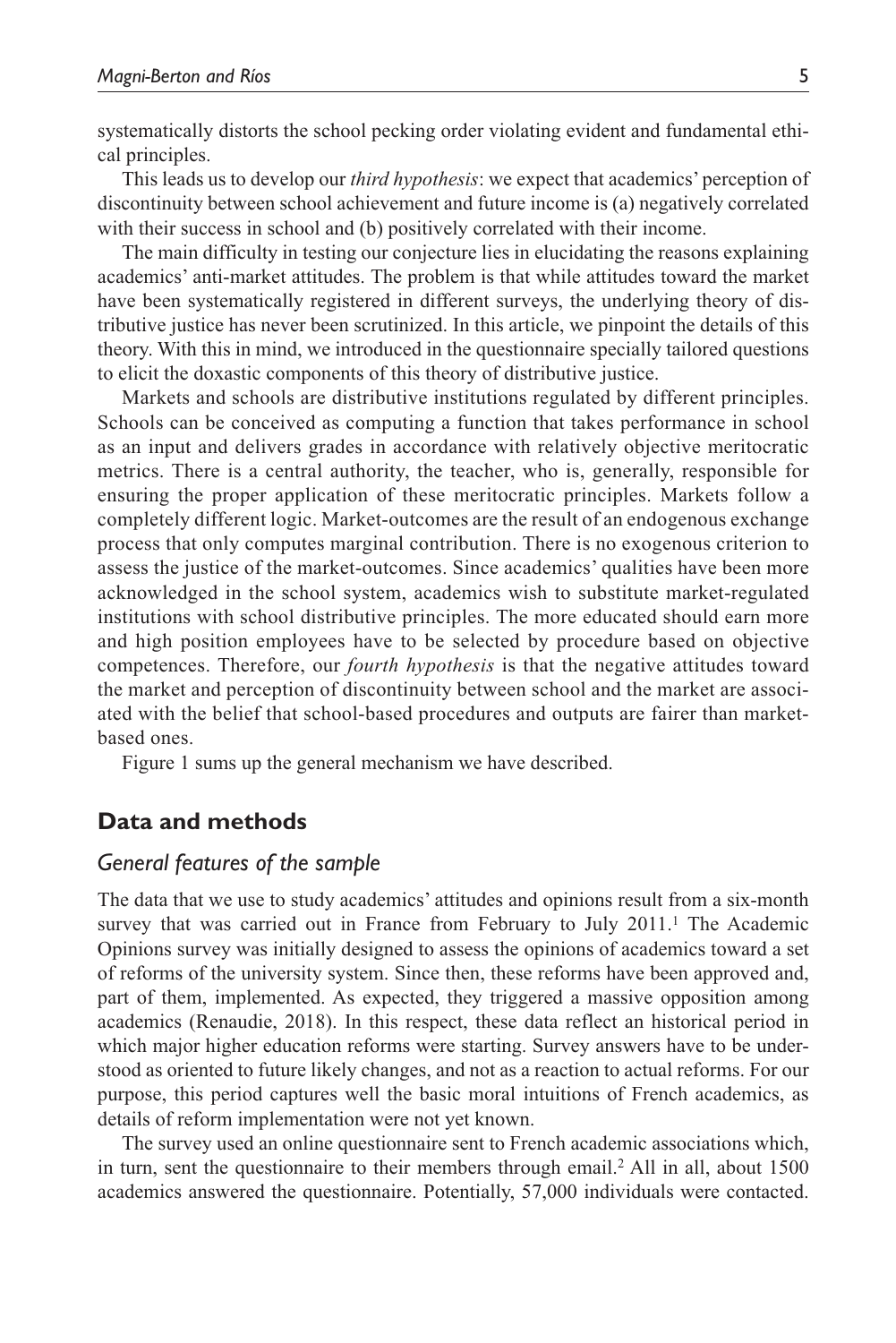

**Figure 1.** The general mechanism of Nozick's hypothesis.

This means that the sample response rate is quite low  $(3\%)$ . We must assume that more cooperative or available people are over-represented, and other typical systematic bias could be present as well (see Sue and Ritter, 2012).

However, since our population is highly educated, the most important bias besetting online surveys (the under-representation of less educated people) is absent. Comparing the sample against the general census provided by the National Council of Universities, there are two notable differences. First, natural sciences are slightly over-represented compared to the humanities and the social sciences. Second, in our sample females are more numerous than males. Beyond that, the sample does not differ considerably from the general population, as far as information is available (François and Magni-Berton, 2015).

The sample is composed of 35% women and 65% men. Age-wise, 36% of the respondents are younger than 40 years old; 49% are between 40 and 59; and 15% are 60 and older. Career-wise, 17% of these academics are full professors, 32% are assistant professors, 14% are senior researchers, 22% are junior researchers and 14% have a non-tenured status.

In the questionnaire, we asked academics about their socio-demographic characteristics and careers as well as their beliefs, values and opinions, notably in the economic field. A large number of questions are taken from national and international surveys to make comparisons with other sources easily tractable.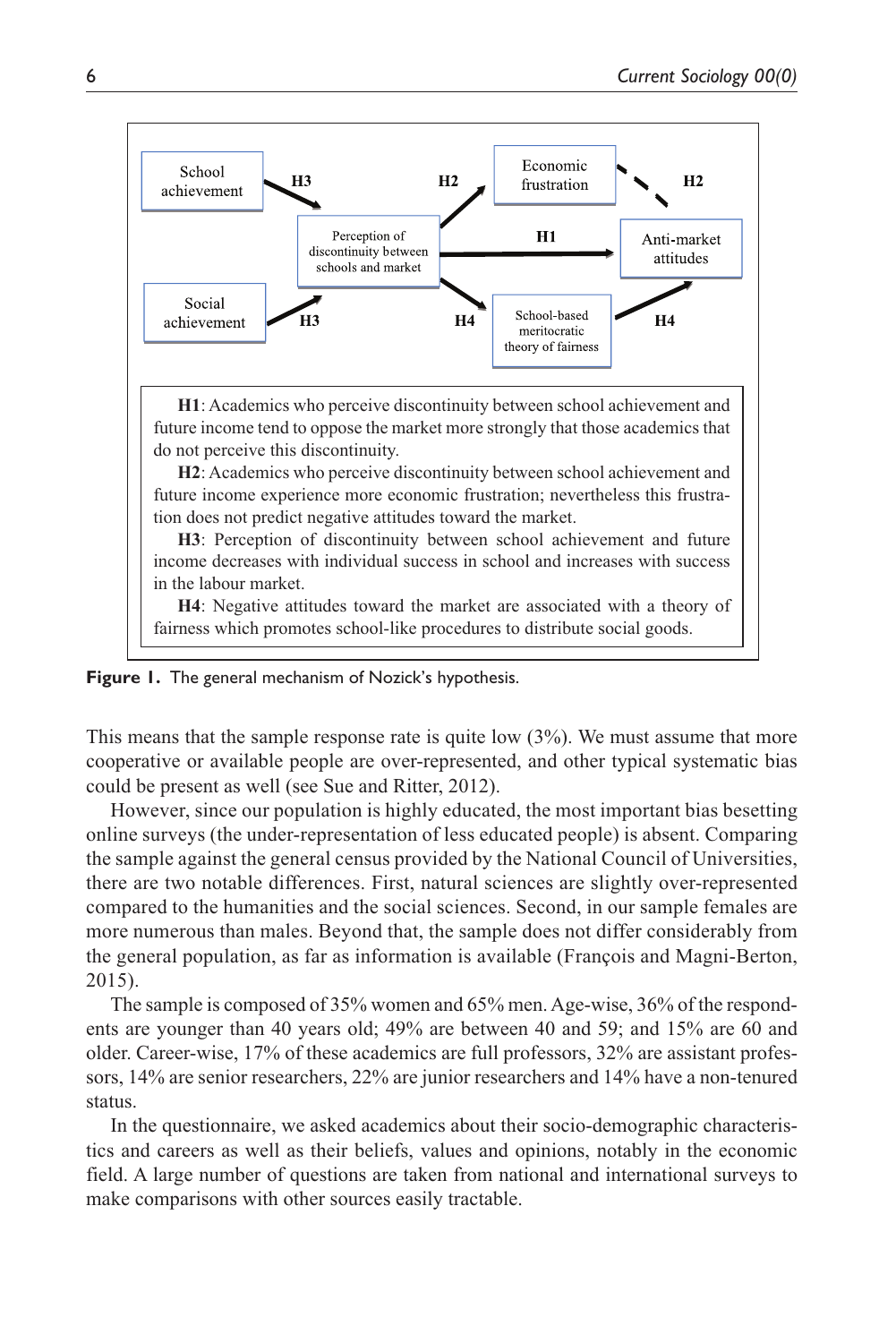#### *Anti-market attitudes among academics*

We now introduce our key variables. The first dependent variable used for this article is *Anti-Market Attitudes*. The snag with the word 'market' is that it can easily be misinterpreted. It does not have the same meaning for everyone, and we have no guarantee that academics understand this concept the way the theory requires. To this intent, we sharpen the definition in two dimensions: first, in relation to the support for private ownership which provides individuals with incentives to innovate; second, in relation to the existence of competition between suppliers as the cause for the emergence of innovations (Shleifer, 1998). In a nutshell, the market, then, is the place where private suppliers compete with each other to trade products or services.

Then we introduced two questions from the French dataset of the European Values Survey (EVS) 2008 ( $n = 3071$ ).<sup>3</sup> The latter includes a set of questions to measure economic attitudes, among them one is specific to the French part of the survey. These questions are currently used as an additive index (e.g. Gonthier and Matthews, 2015) and they are rather consistent (Cronbach's alpha  $= 0.71$ ). In the questionnaire for the French academics, the two questions used are on private ownership and on competition. The answers to these two questions are on a 10-point scale. The responses to these questions are highly correlated  $(r = 0.59)$  and internally consistent (Cronbach's alpha = 0.74).

The first of these questions opposes private to state property: it runs from (1) Private ownership of business and industry should be increased to (10) Government ownership of business and industry should be increased.

The second question, specific to the French part of the EVS, aims to assess the social consequences of market competition. The 10-point scale goes from (1) 'competition benefits consumers and economic growth' to (10) 'competition leads to a waste of resources and provokes hard social problems'.

The sum of both questions provides a 1–20 scale measuring *Anti-Market Attitudes*. Figure 2 describes the distribution of responses in our sample. While the modal answer is just in the middle, the responses are clearly skewed to the right side.

However, to claim that academics oppose the market more than other people we need to compare their answers with those of the general French population. Indeed, we know that, among Europeans, the French are among the most hostile toward the market economy, with Spaniards coming immediately behind (François, 2013). Table 1 compares academics' responses (in general, but also for each discipline represented in our sample) with those given by the general French population in 2008. We observe the following pattern. Academics oppose the market about 2 points more than the French in general, which is significant  $(p < 0.01)$  but not, at first sight, remarkable. In each discipline, antimarket attitudes are more common than in the French population as a whole, except among economists.4 Moreover, this difference is particularly striking when we compare academics with the broader social category to which they belong: the upper class, which includes managers and the intellectual professions. On average, people belonging to this class are more favourable to the market than is the general population. A similar pattern is observed with regard to education. Respondents with no education or primary school oppose the market, on average, 1.6 points less than the academics. This difference further increases when academics are compared with MA or PhD respondents (2.1 percentage points). Thus, academics' opinions are in stark contrast with the prevalent opinions in the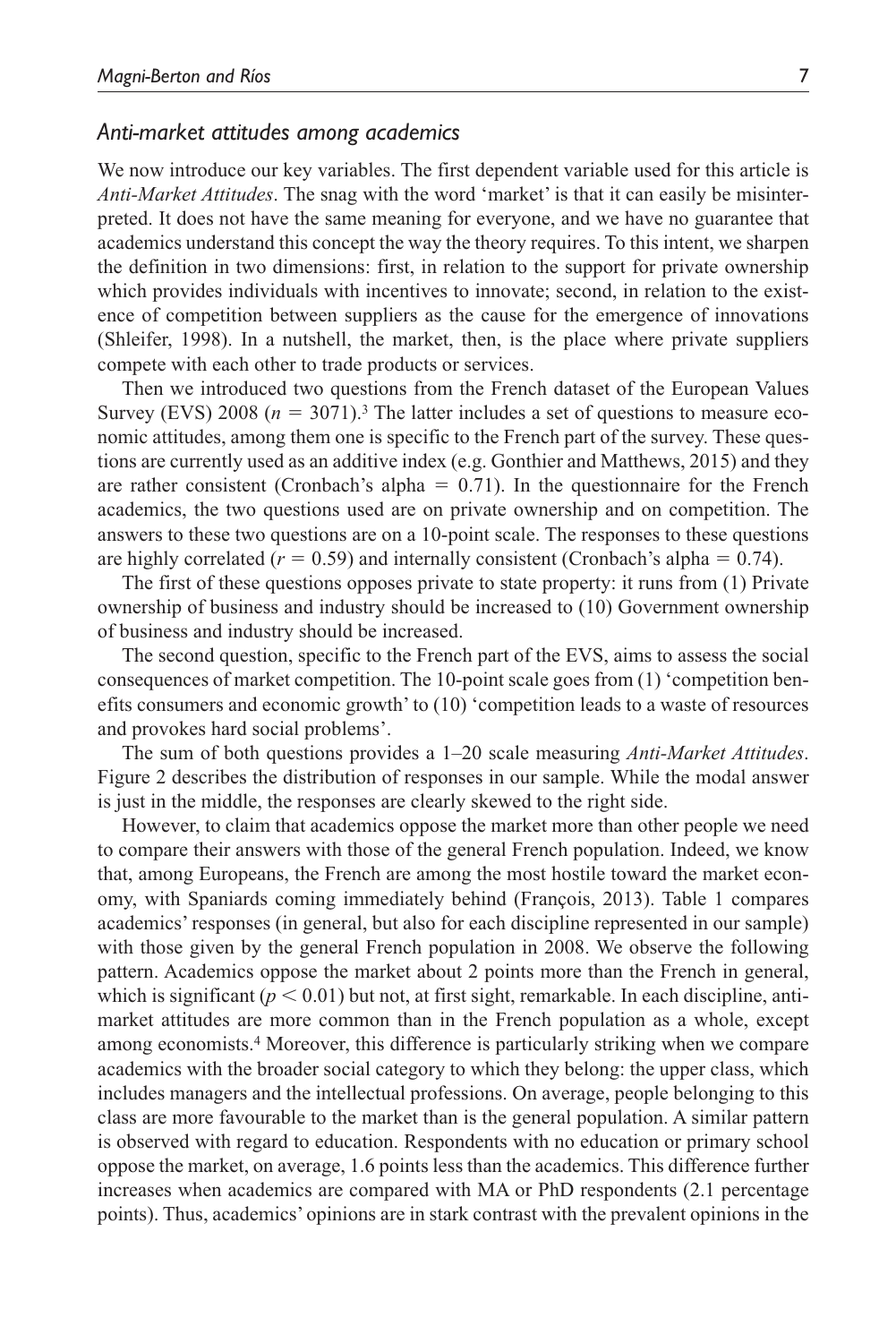

**Figure 2.** Academics' anti-market attitudes.

social group they belong to, given their criticism of the market is high. In this respect, academics are more similar to low-income and less educated individuals than to people enjoying the same social status as they do. When academics are compared to manual workers, the former, on average, also oppose the market more. This holds true for almost every discipline (except economics and law). This evidence confirms academics' stable and clear aversion to the market.

### *Specific questions to test our hypothesis5*

The first step in our explanation lies in the fact that academics perceive particularly well the discontinuity between school-outcomes and market-outcomes. To measure their perception, we asked academics whether they strongly agree, agree, disagree or strongly disagree with the following statement: 'In the current society, school achievement is an important predictor of individuals' income'. A quarter of them perceive discontinuity. But we cannot say whether this percentage differs from that of the general population. This variable is named *School–Market Continuity*.

The second step consists in linking the perceived school–market continuity with academics' past school achievement and with their current social and economic situation. The fact they have been among the top students, compared to their current place on the social ladder, should influence their opinions about the continuity between school and the market. We have used a direct question to pinpoint how academics perceive their own performance as university students, in which they could describe themselves as very bad,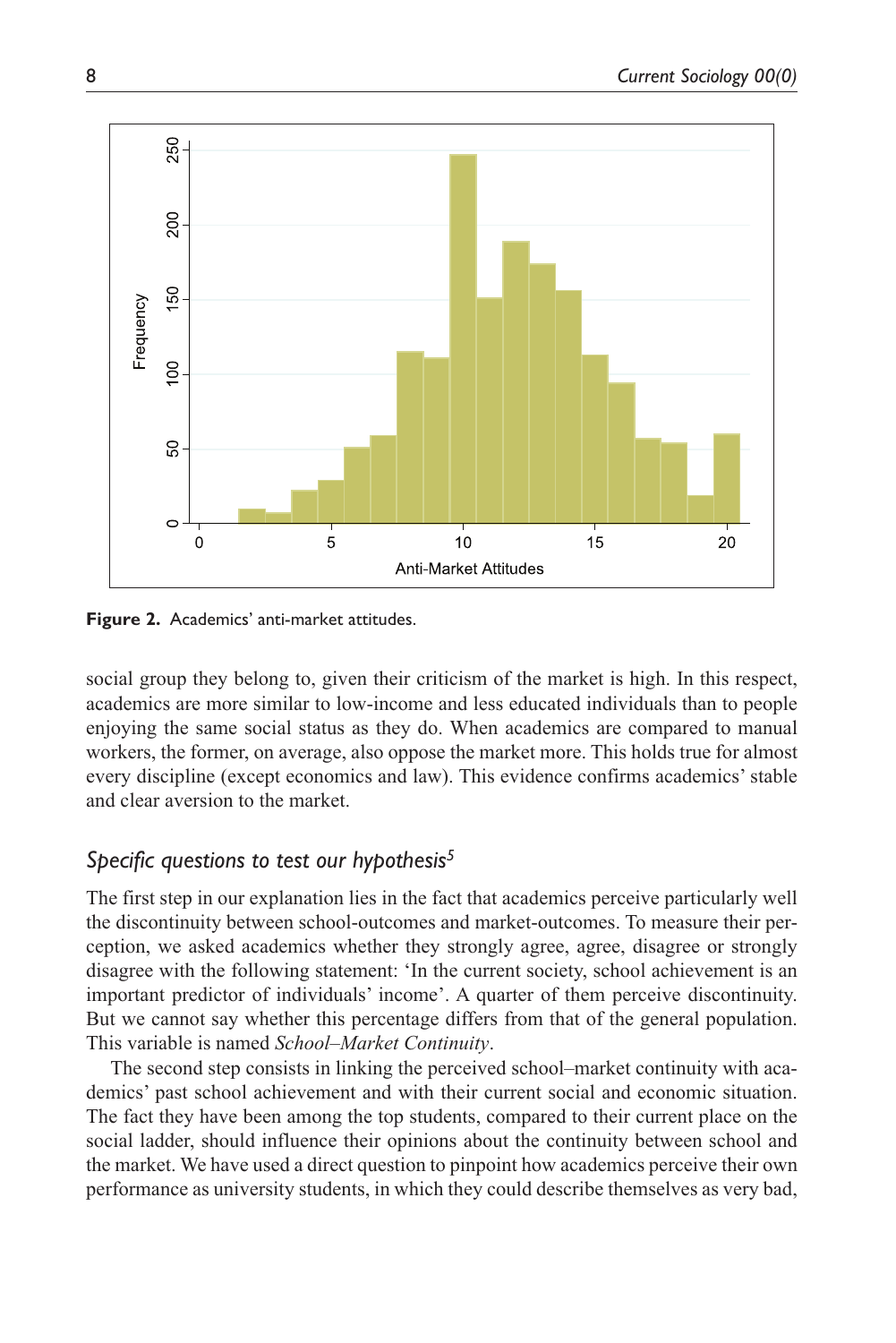| <b>Disciplines</b>             | Mean anti-market          | $\mathsf{N}$ | %               |
|--------------------------------|---------------------------|--------------|-----------------|
|                                | attitudes (SE)            |              |                 |
| Astronomy                      | 12.3(0.34)                | 136          | 7.1             |
| Physics                        | 12.4(0.24)                | 193          | 0.1             |
| Biochemistry                   | 11.6(0.35)                | 134          | 7.0             |
| Biology                        | 12.4(0.27)                | 201          | 10.5            |
| Earth science                  | 12.2(0.26)                | 210          | 11.0            |
| Chemistry                      | $10.9(0.25)*$             | 173          | 9.0             |
| Mathematics                    | 12 (0.39)                 | 103          | 5.4             |
| Computer science               | 12.2(0.35)                | 136          | 7.1             |
| Engineering                    | $11.3 (0.26)^*$           | 199          | 10.4            |
| Political science              | 11.3(0.59)                | 38           | 1.9             |
| Anthropology                   | 13.6(0.71)                | 28           | 1.5             |
| Literature                     | 12(0.73)                  | 30           | 1.5             |
| Law                            | $10.3 (0.59)$ *           | 72           | 3.7             |
| History                        | 12.9(0.50)                | 57           | 3.0             |
| Geography                      | 12.5(0.46)                | 22           | 1.2             |
| Economics                      | 9.9 $(0.51)$ <sup>*</sup> | 59           | 3.0             |
| Sociology                      | 12.5(0.62)                | 55           | 2.9             |
| Linguistics                    | $14.5 (0.85)^*$           | 28           | $\mathsf{I}$ .4 |
| Other humanities               | 12.1(0.51)                | 100          | 5.1             |
| <b>Academics</b>               | 11.9(0.09)                | 1971         | 100             |
| <b>Population</b> <sup>a</sup> | 10(0.07)                  | 2999         | 100             |
| Upper class <sup>a</sup>       | 8.8(0.22)                 | 286          | 9.5             |
| <b>Working classa</b>          | 10.5                      | 787          | 26.3            |
| High education <sup>a</sup>    | 9.1                       | 193          | 6.5             |
| Low education <sup>a</sup>     | 10.3                      | 795          | 26.6            |

**Table 1.** Academics (by discipline) and their attitudes vis-a-vis the market.

Source: Academic opinions survey, 2011, <sup>a</sup>European Values Survey, 2008.

\*Significantly different from the mean in biology (*p* < 0.05, ANOVA test).

bad, average, good, very good or excellent students. The *University Achievement* variable reveals that academics are over-represented among good students. School achievement has to be compared with the social achievement of each academic. To this end, we use as a measure a self-assessment question on the social ladder expressed in quintiles (variable *Social Achievement*). This measure has two advantages. First, it is subjective, in line with the question about university achievement. Second, it identifies the rank of respondents rather than their effective income. Note that university achievement and social achievement are significantly but very weakly correlated ( $r = 0.06$ ,  $p < 0.05$ ).

The third step measures economic frustration. The variable *Economic Satisfaction* helps us to distinguish between two possible explanations for the phenomenon. On the one hand, economic frustration might be the cause of academics' critical stance toward the market; on the other hand, it could be conceived as a mere consequence of poor rewards. The question is a simple four-point scale about salary satisfaction.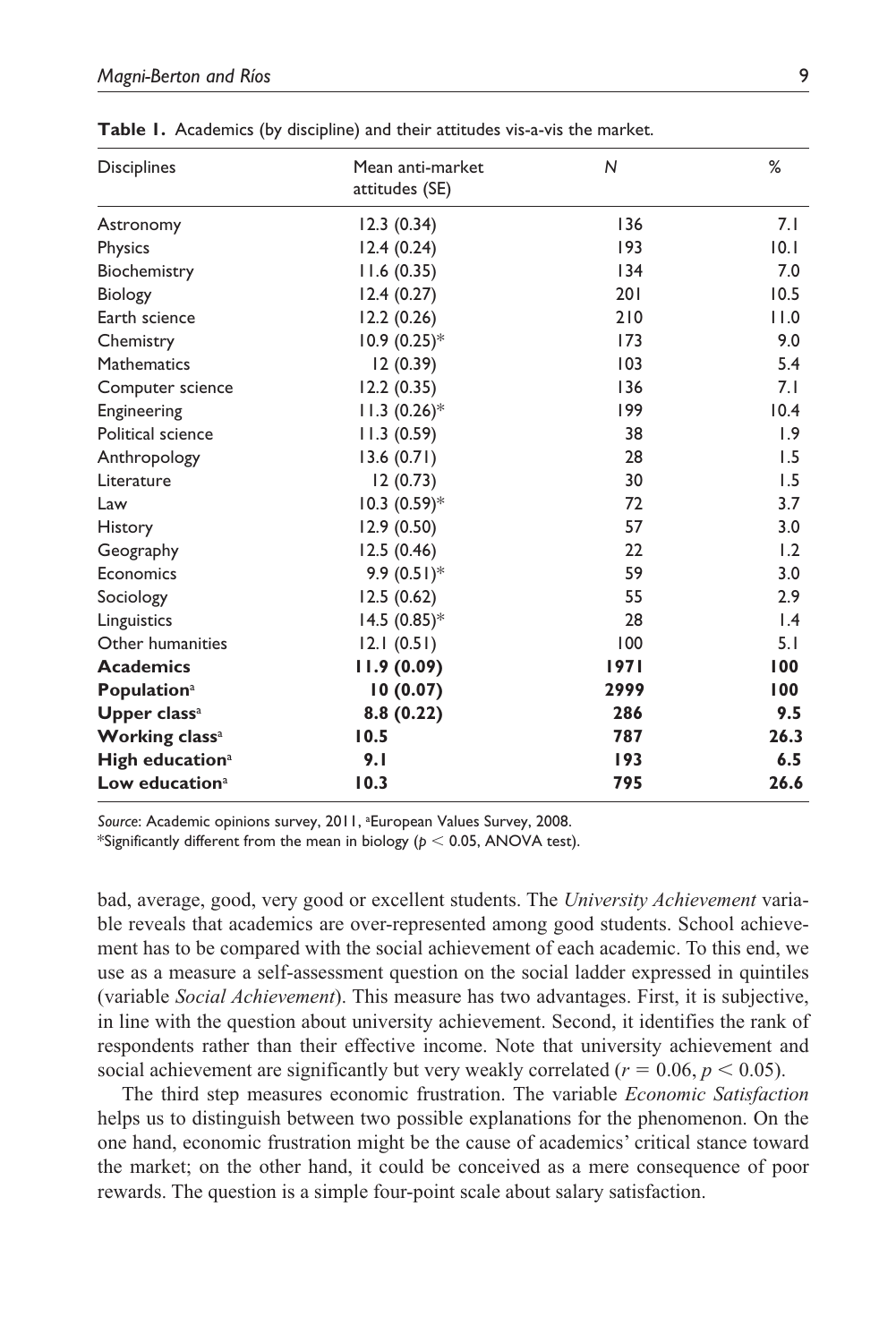In the fourth step, we aim to measure the scholastic theory of justice which we hypothesize academics have in mind. To this end we use question 6, which asks respondents' opinion on the best selection criteria to choose a high-income employee (see the Appendix for the precise wording of this question). Of the six criteria listed, two are market-based moral principles: a vote by the firm's shareholders and the employer's personal preference. In both cases the choice of candidate would depend on the preference of the owner/ employer of the company. Anti-market attitudes are expressed in the different distributive mechanisms reflected in the other four criteria in this question – written examination, lottery, future subordinates and first come/first served. Of these four options, the preference for written examination is crucial for the purposes of this article because it assumes that the employer must choose according to meritocratic school-based criteria. An examination sets constraints on the actual operation of the market; it establishes standards against which candidates are compared and ultimately selected. Interestingly, the written examination procedure was the most popular choice in our sample: it was chosen by almost 58% of respondents. *Competitive Exam* is a dummy variable: it equals 1 when respondents chose examination and 0 when people chose market-based moral principles. Thus, the variable *Competitive Exam* designates a pro-school type of antimarket attitude.

Finally, academics have a meritocratic theory of justice that has been engendered within the educational system. In order to unravel the specific content of this implicit theory of distributive justice, we introduced a further question into our questionnaire, in which four distributions of income between academics and basketball players have to be considered. Comparing academics to basketball players is one way to examine what academics think about people who presumably are very low in the school hierarchy but who fare well on the market. These distributions ground different normative principles. Distribution 1 is strictly egalitarian. Distribution 2 is a hard, school-based meritocratic distribution: it puts basketball players below academics, in line with the school-based hierarchy. While in this distribution academics earn less than in the others, but they maximize the gap between them and the basketball players. Distribution 3 represents a softer meritocracy. Basketball players are slightly below academics, but academics earn more than in the two previous distributions. Finally, Distribution 4 encapsulates other mainstream theories of justices. It embodies the Rawlsian Distributive Principle (Rawls, 1971), as it maximizes the income of the worst-off. It is also the utilitarian solution for both the ordinal and cardinal variants because it maximizes the size of the 'social cake' (Hammond, 1992). Finally, it maximizes the income of academics taken separately. But in this distribution, basketball players earn more than academics.

### **Results**

# *Anti-market attitudes, economic frustration and school–market discontinuity*

The first estimate aims to test whether perceiving a discontinuity between school- and market-outcomes predicts both anti-market attitudes and economic frustration. To this end, we propose an OLS regression for *anti-market attitudes*, which is quasi-linear and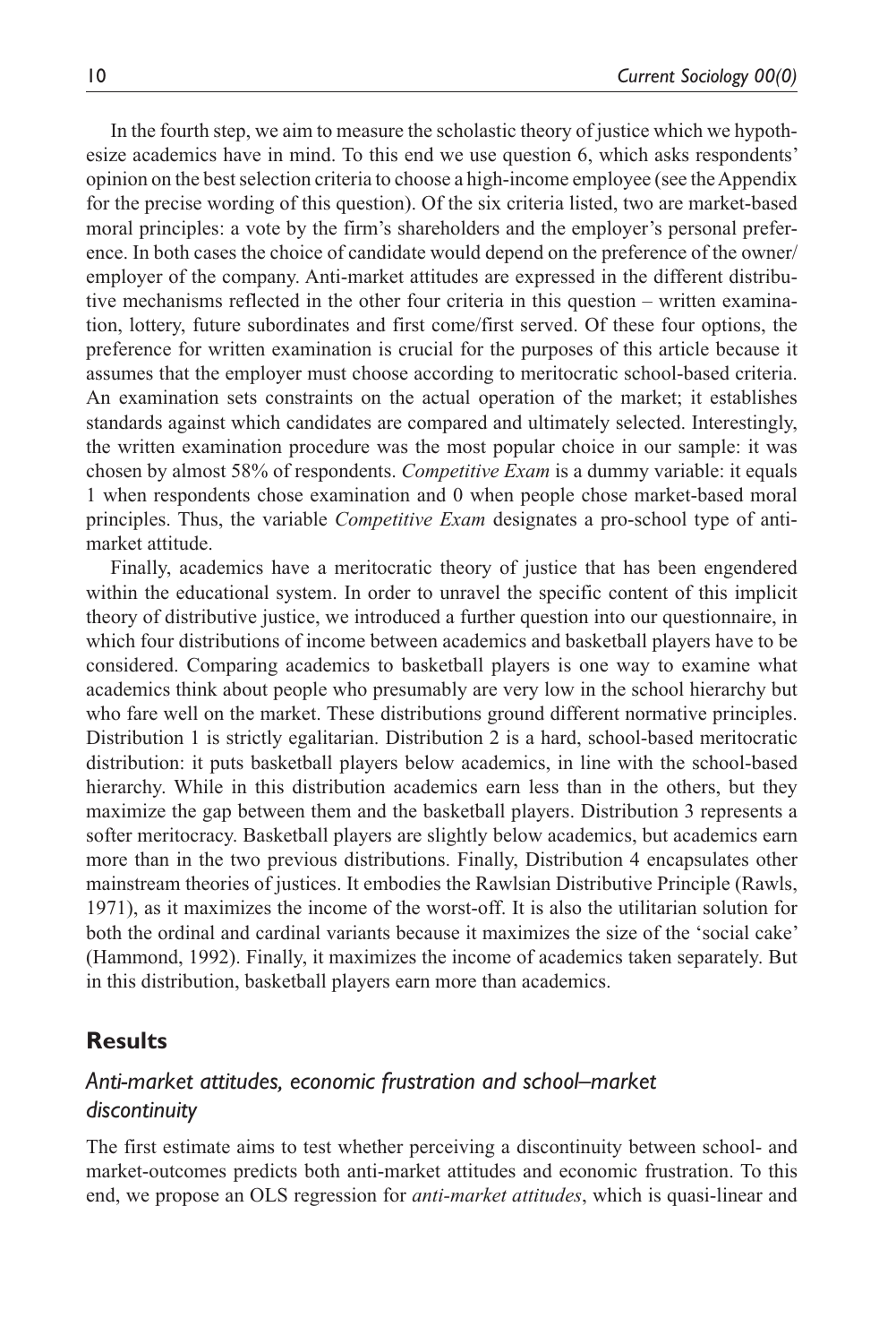|                                   |            | Anti-market attitudes Anti-market attitudes Economic satisfaction |                |
|-----------------------------------|------------|-------------------------------------------------------------------|----------------|
| School-market continuity -0.57*** |            | $-0.60***$                                                        | $0.24***$      |
| Economic satisfaction             |            | $0.25*$                                                           |                |
| (reference: assistant professor)  |            |                                                                   |                |
| Full professor                    | $-0.60*$   | $-0.66*$                                                          | $0.39***$      |
| Junior researcher                 | 0.17       | 0.16                                                              | $0.14*$        |
| Senior researcher                 | $-0.1$     | $-0.11$                                                           | $0.33***$      |
| Other status                      | $-0.27$    | $-0.32$                                                           | $0.38***$      |
| Gender                            | $-0.03$    | $-0.03$                                                           | $-0.05$        |
| Age                               | $0.03***$  | $0.03***$                                                         | $-0.00$        |
| Not tenured                       | $1.16**$   | $1.18**$                                                          | $-0.13$        |
| Born outside France               | $-1.09***$ | $-1.02***$                                                        | $-0.19**$      |
| Income                            | $-0.09$    | $-0.12*$                                                          | $0.15***$      |
| <b>Disciplines</b>                | Yes        | Yes                                                               | Yes            |
| Constant                          | $13.86***$ | $13.42***$                                                        | 0.15/1.36/1.74 |
| N                                 | 1304       | 1296                                                              | 1304           |
| (Pseudo) $R^2$                    | 6%***      | 6%***                                                             | 5%***          |

**Table 2.** Determinants of anti-market attitudes and economic satisfaction (unstandardized coefficients).

 $*_{p}$  < 0.10,  $*_{p}$  < 0.05,  $*_{p}$  < 0.01.

which displays a near to normal distribution. For *economic satisfaction*, which has four items, we use a polynomial ordered regression. Our explanation takes into account our main independent variable – *school–market continuity* – which is controlled for *age, gender, professional status* at university (in 5 categories), income (in 9 categories) and being born in France. Fixed effects per discipline are included.

For *anti-market attitudes*, we have produced two models: in the second, *economic satisfaction* is used as an independent variable. This allows us to control for the direct effect of economic frustration on academics' attitudes toward the market.

The results clearly confirm hypothesis 1. The variable *anti-market attitudes* rises significantly when academics perceive school- and market-outcomes as discontinuous. Hypothesis 2 is also confirmed: *economic satisfaction* does not produce *anti-market attitudes*. The coefficient even goes in the opposite direction, although it is barely significant (at the 10% level). Note furthermore that *anti-market attitudes* increase with age, job instability and the fact of being born in France.

Next, consider the case of economic frustration (column 3, Table 2). Again, *school– market continuity* has a significant impact on *economic satisfaction*. The more schooland market-outcomes are perceived as continuous, the more satisfied academics are with their income, which is also consistent with hypothesis 2. High status (being full professor or senior researcher) and income also have an obvious impact on *economic satisfaction*. More surprisingly, being born in France is also associated with more satisfaction.

The results highlight that perceiving a discontinuity between school and the market predicts both *anti-market attitudes* and *economic frustration*. Thus, frustration is a byproduct of the perceived discontinuity between outcomes in the market and the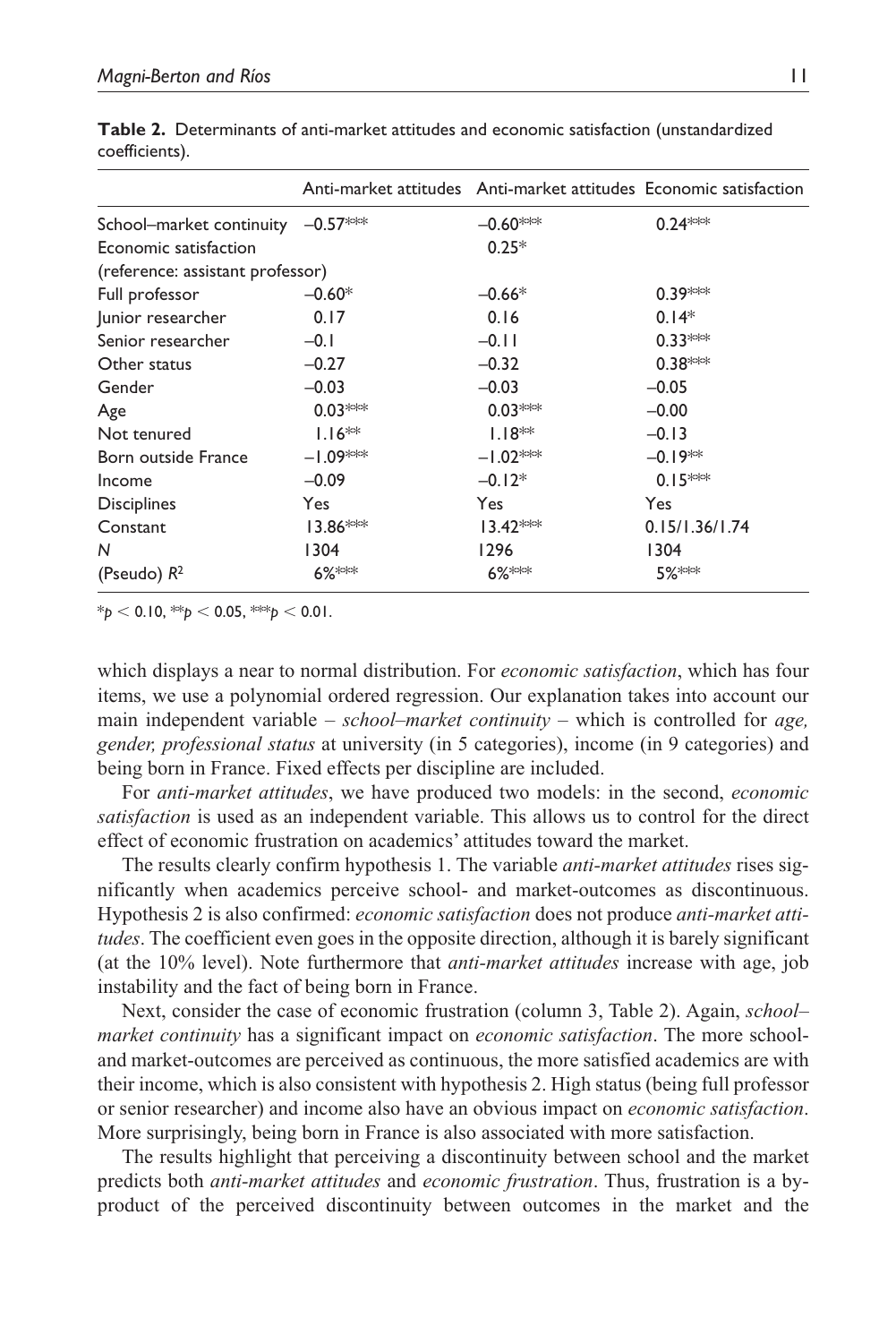educational system and does not have a significant impact on *anti-market attitudes*. This suggests that perceiving a difference between school- and market-outcomes fosters both suspicion about the morality of market-outcomes and economic frustration. But the market is not rejected because academics are frustrated.

#### *School–market continuity and personal achievement*

We have just shown that believing that markets are insensitive to school achievement pushes academics to reject the market. We will now test the reasons for this belief. Most academics over-achieved at school and experienced downward mobility when they entered the market. They were high fliers at school, but not so in the job market. This experience is expected to push academics to see a discontinuity between school and the market (hypothesis 3).

To test this conjecture, we use *school–market continuity* as a dependent variable. We perform two estimates. The first is based on a polynomial ordered regression. The second uses a logistic regression in which the dependent variable is a dummy variable. 1 means that respondents agree or strongly agree with the statement: 'school achievement is an important predictor of individuals' income' and 0 otherwise. Both estimates deliver the same results.

According to hypothesis 3, *school–market continuity* should be negatively associated with university achievement (measured by question 4) and positively associated with *social achievement* (measured with question 5), after controlling for our previous variables (age, gender, professional status within university, tenure and native<sup>6</sup>) and including disciplines' fixed effects.

In both models, *university achievement* is not associated with *school–market continuity. Social achievement*, in contrast, has a positive and significant coefficient. This means that the higher on the social ladder academics perceive themselves to be, the more they tend to perceive school- and market-outcomes as continuous.

These results suggest that social achievement is clearly associated with believing that schools and markets do not deliver coextensive outputs. Yet success at school, taken alone, does not predict a clear opinion about school–market continuity and this prevents hypothesis 3 from being fully confirmed. This could be due to the fact that the measure we use does not correctly capture what is at stake in hypothesis 3. Academics may not self-assess their level of university achievement in reference to the same group as they do with their perception of success in school. Compared to non-academics, academics are all high achievers since whatever their past school achievement, they are all past PhD students. This result is discussed more extensively in the conclusion section.

An alternative way to assess whether school achievement influences expectations about what people deserve is to rely on the educational level of respondents in the general population survey. We would expect that, like academics, respondents in general surveys roughly perceive continuity between market and school outputs and this perception is shaped by their school and social achievement. However, no question measuring school–market continuity is available. Therefore, we have to skip this step, and directly test the statistical relationship between school/social achievement and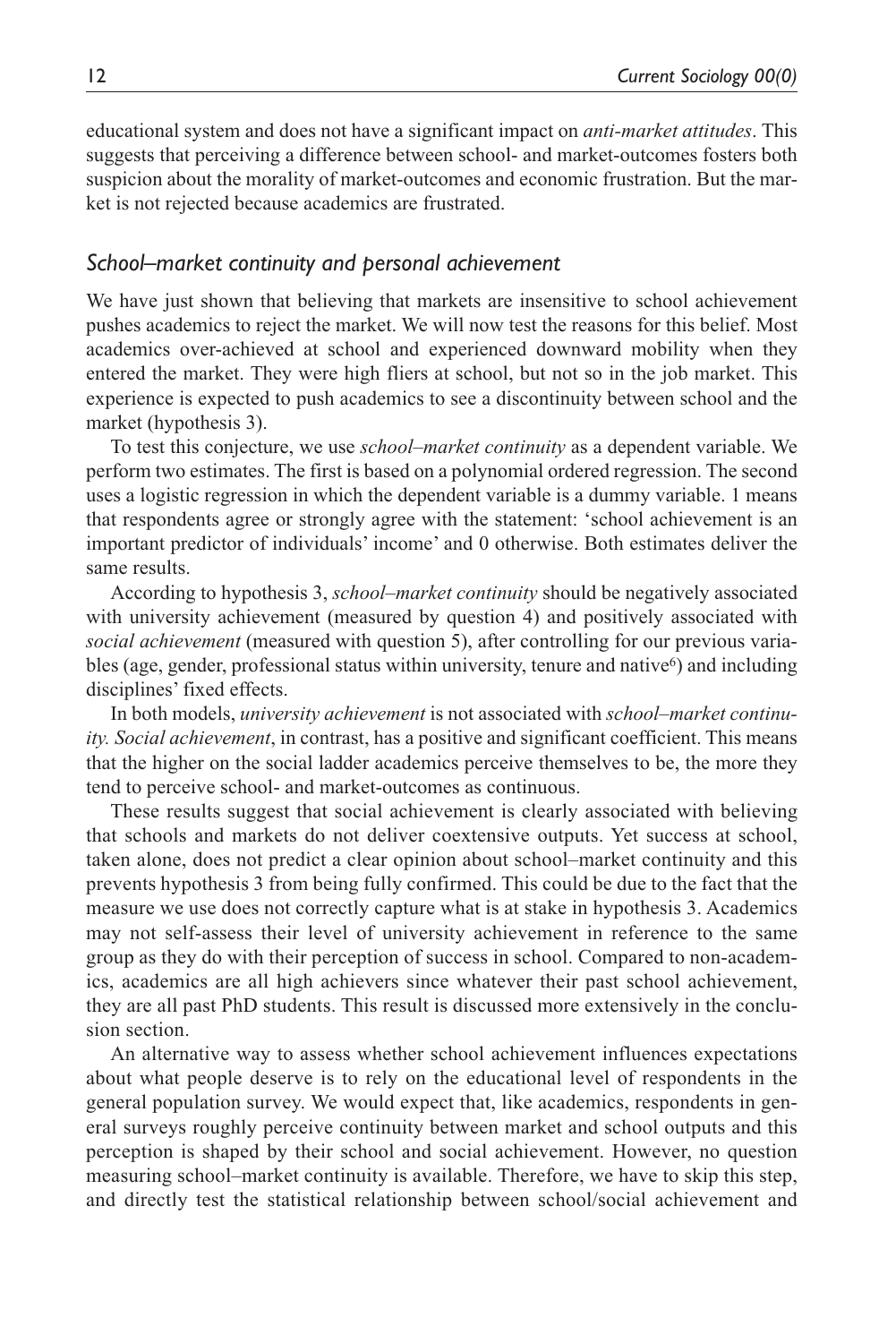|                                  | School-market continuity      |                     |
|----------------------------------|-------------------------------|---------------------|
|                                  | Polynomial ordered regression | Logistic regression |
| Social achievement               | $0.30***$                     | $0.37***$           |
| School achievement               | 0.09                          | 0.08                |
| (reference: assistant professor) |                               |                     |
| Full professor                   | $0.51***$                     | $0.42*$             |
| Junior researcher                | 0.14                          | 0.07                |
| Senior researcher                | $0.46**$                      | $0.59**$            |
| Other status                     | 0.34                          | $0.61**$            |
| Gender                           | $-0.21*$                      | $-0.35**$           |
| Age                              | $-0.00$                       | 0.00                |
| Not tenured                      | $-0.54*$                      | $-0.67**$           |
| Born outside                     | $-0.11$                       | $-0.22$             |
| France                           |                               |                     |
| <b>Disciplines</b>               | Yes                           | Yes                 |
| Constant                         | $-2.1/-35/2.72$               | $-0.28$             |
| N                                | 1279                          | 1279                |
| (Pseudo) $R^2$                   | 3%***                         | 6% ***              |
| <b>Predicted cases</b>           |                               | 74%                 |

**Table 3.** Determinants of the perception of school–market outcome continuity (unstandardized coefficients).

 $*$ *p* < 0.10,  $*$ <sup>\*</sup>*p* < 0.05,  $*$ <sup>\*</sup>*p* < 0.01.

anti-market attitudes/economic frustration (see Figure 1). Thus, we should observe that, ceteris paribus, social achievement should reduce anti-market attitudes and economic frustration, while school achievement should increase them. In simple terms, school-achievers develop high expectations which are likely to be unfulfilled.

The 2008 wave of the European Values Survey allows us to perform such a test. The variable anti-market attitudes is identical to that of the Academic Opinions questionnaire. Economic satisfaction is measured using a 10-point question on respondent satisfaction with their job. Among the independent variables, respondents' highest level of education (in 12 items) measures school achievement, and respondents' income measures social achievement (in 14 items). Note that – as shown in Table 1 – both income and education are negatively correlated with anti-market attitudes. However, we hypothesize that the second correlation is spurious. Given that education is a predictor of income, it is also associated with low levels of market rejection. When income is controlled for, we expect the sign of education to be negative. While there is no evidence in the literature concerning anti-market attitudes, studies on job satisfaction offer mixed evidence. Some articles find a negative relationship with higher educational attainment (Green and Zhu, 2010; Leuven and Oosterbeek, 2011), but some of them find no relationship (Lee and Sabharwal, 2016). As shown in Tables 2 and 3, we control for gender, age and nationality. We also control for job permanence, profession, region of residence and the size of the town. Table 4 displays the main results.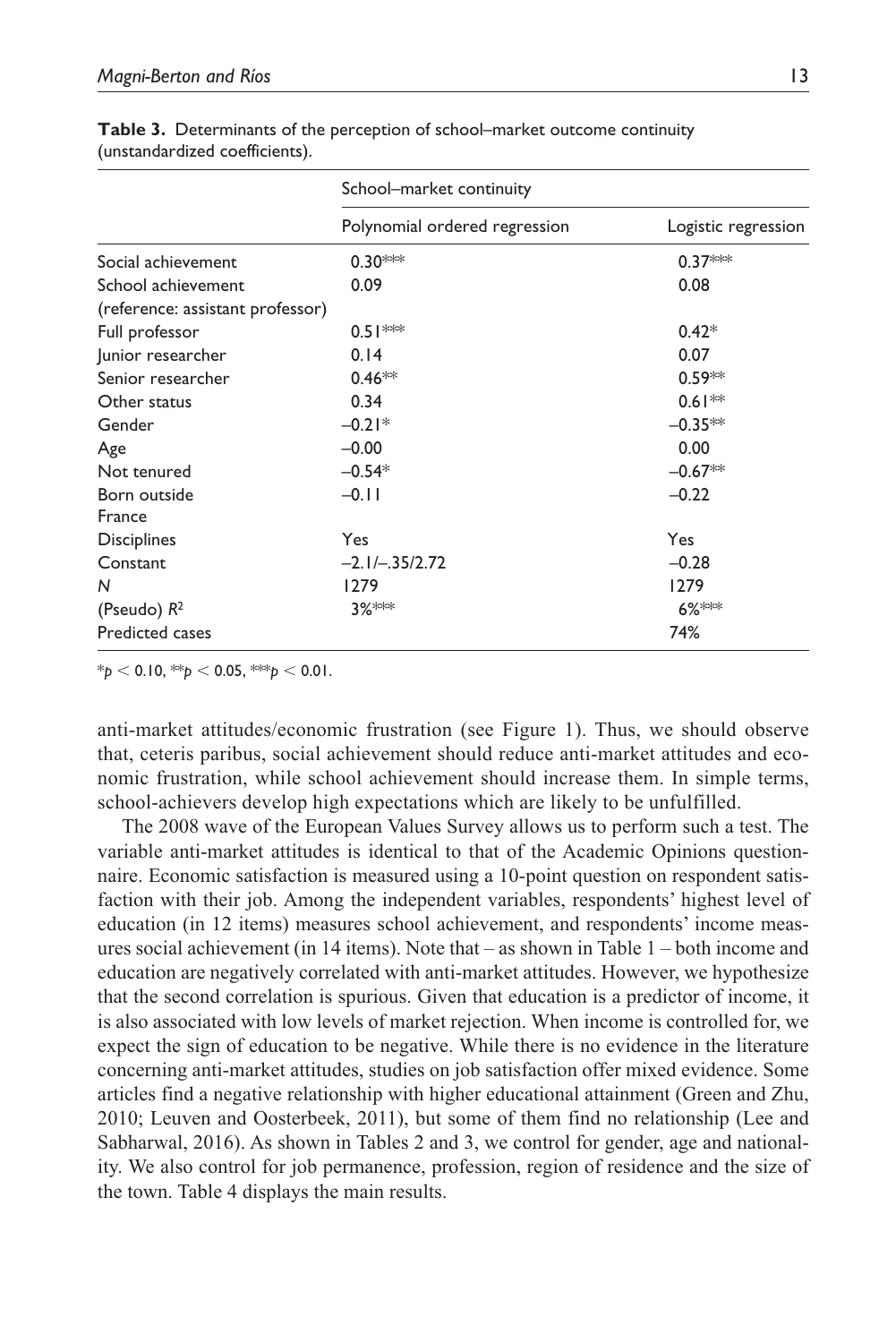|                     | Anti-market attitudes | Satisfaction with job |
|---------------------|-----------------------|-----------------------|
| Social achievement  | $-0.16***$            | $0.04**$              |
| School achievement  | $-0.04$               | $-0.02$               |
| Gender              | $0.60***$             | 0.02                  |
| Age                 | $-0.01$               | 0.00                  |
| Born outside France | 0.49                  | 0.04                  |
| Constant            | $10.06***$            | 6.94                  |
| N                   | 2685                  | 1456                  |
| R <sup>2</sup>      | 6.2                   | 4.2                   |

**Table 4.** Determinants of anti-market attitudes and economic satisfaction in the general population (OLS, unstandardized coefficients).

 $*_{p}$  < 0.10,  $*_{p}$  < 0.05,  $*_{p}$  < 0.01.

For space reasons, coefficients of size and type of regions and professions are not displayed.

As shown in Table 2, income predicts anti-market attitudes and professional satisfaction. However, in line with the results shown in Table 3, we do not find any relationship between our measures of school achievement and our output variables. Therefore, Tables 3 and 4 only partially support hypothesis 2. Success in school – whatever the measure – does not seem to increase the likelihood of opposing the market and being unsatisfied. Only professional achievement robustly follows the pattern described in Figure 1.

### *School-based fairness and meritocracy*

So far we have shown that behind academics' anti-market attitudes are the consequence of believing that school- and market-outcomes are not coextensive. Now we need to show that academics use the school system as a benchmark against which other distributive systems have to be assessed (hypothesis 4). Replies to question 6 are coherent with this expectation since they indicate that 58% of academics believe that a competitive exam is the procedure by which an employer can best select an employee for a highincome job. Market-based principles (owners' preferences) are chosen by 13% of respondents, while principles which are both anti-market and anti-school (lottery, first in the queue or subordinates' choice) are preferred by 29% of the sample.

Also, although those who have chosen the school-based criterion oppose the market more than those who prefer market-based criteria (11.8 vs 10.3, along our 20-point scale measure of anti-market attitudes), they oppose the market less than people who reject both school-based and market-based principles (12.8). These simple descriptive data suggest that school-based principles are not the only explanation for anti-market attitudes within academia.

We argue that the prevalence of school-based principles among academics is due to their own achievement at school. Academics have seen that school rewarded their effort and this experience leads them to believe that people's merit is correctly captured by the school system. Figure 3 displays the percentage of respondents who chose the schoolbased criterion (competitive exam) according to their past performance at university. The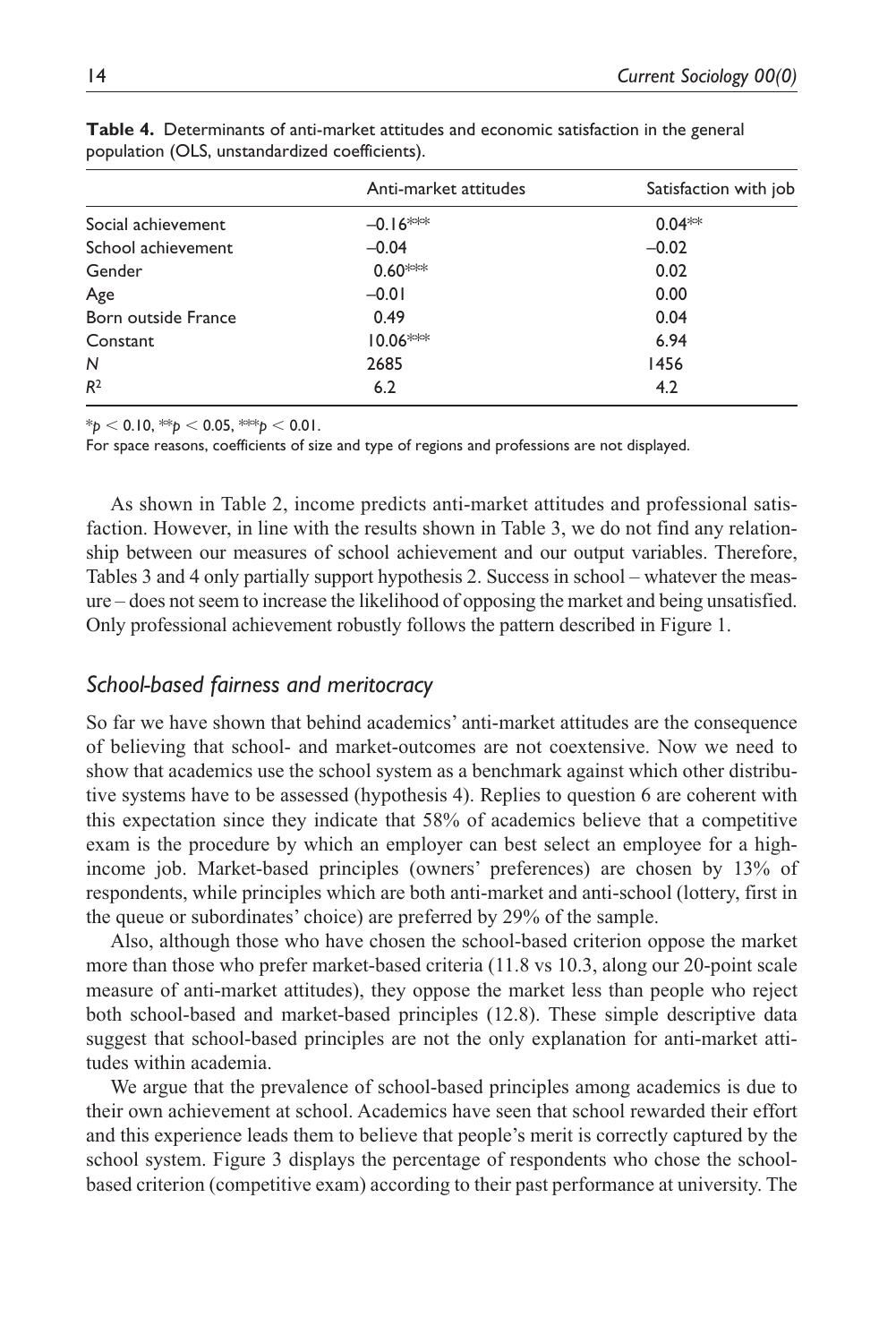| $70 -$ | Bad student | Average student<br>Good student |  | Very good student |  | Excellent student |  |    |  |
|--------|-------------|---------------------------------|--|-------------------|--|-------------------|--|----|--|
| $60 -$ |             |                                 |  |                   |  |                   |  |    |  |
| $50 -$ |             |                                 |  |                   |  | 60                |  | 63 |  |
| $40 -$ | 50          | 54                              |  | 54                |  |                   |  |    |  |
| $30 -$ |             |                                 |  |                   |  |                   |  |    |  |
| $20 -$ |             |                                 |  |                   |  |                   |  |    |  |
| $10 -$ |             |                                 |  |                   |  |                   |  |    |  |
| $0-1$  |             |                                 |  |                   |  |                   |  |    |  |

**Figure 3.** Choosing competitive exam according to university achievement (%).

| <b>Distributions</b> | ℅   | Anti-market<br>attitudes (mean) | Competitive<br>exam $(\%)$ | Perceived school-market<br>continuity (mean) |
|----------------------|-----|---------------------------------|----------------------------|----------------------------------------------|
| Egalitarianism       | 14  | 12.6                            | 50                         | 2.84                                         |
| Hard meritocracy     | 20  | 12.5                            | 64                         | 2.76                                         |
| Soft meritocracy     | 36  | 12.0                            | 59                         | 2.80                                         |
| Other theories       | 30  | $\mathsf{H}$                    | 56                         | 2.81                                         |
| All                  | 100 | I I.9                           | 58                         | 2.80                                         |

**Table 5.** Preference for outputs among academics.

findings confirm our expectation: successful students tend to believe that the academic system provides better metrics than markets to assess individuals' effort and to determine economic rewards.

This preference for the competitive exam measures a penchant for a school-like procedure. According to our hypothesis, this procedure is preferred because it delivers the right output. Question 7 measures output preference, by profiling academics according to the income distribution they have chosen. Table 5 displays the percentages of responses per distribution, and the mean of *anti-market attitudes*, of perceived *school–market continuity* and the percentage of respondents who prefer the examination to the other criteria for employee recruitment.

As a quick reminder, in the egalitarian distribution, academics and basketball players earn the same income. The hard meritocratic distribution maximizes the advantage of academics over basketball players. The soft meritocratic distribution introduces inequality in favour of academics, but it offers a better salary. Finally, the last distribution should be chosen if respondents are utilitarian, Rawlsian or simply selfish.

Let us briefly describe the results obtained in Table 5. Hard and soft meritocratic distributions have been chosen by 56% of the sample. As expected, academics choosing distribution  $2$  – the hard meritocratic distribution – are characterized by the desire to make the competitive exam a more common way of selecting employees in the labour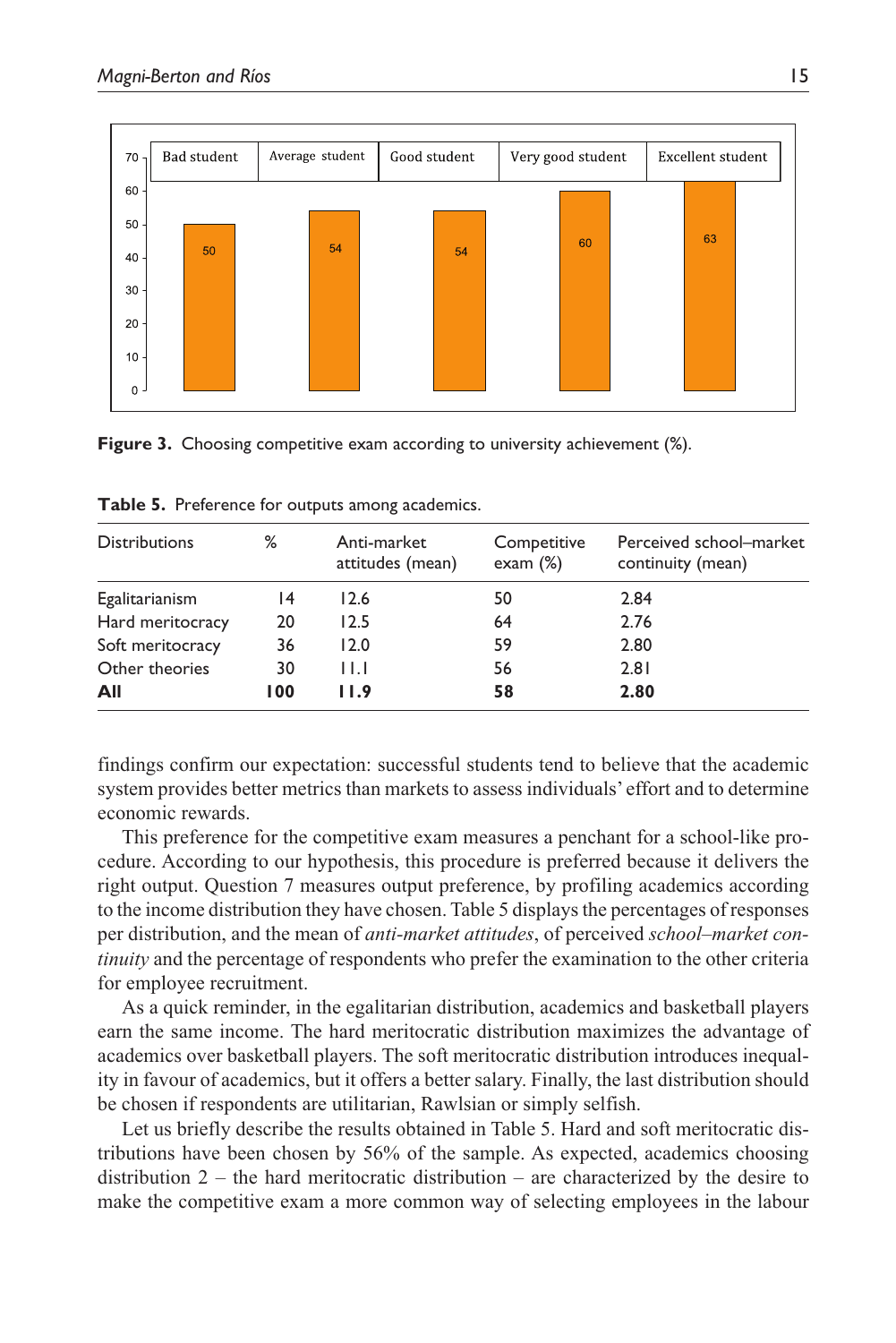market and by a particularly low perception of the continuity between outputs at school and in the market. They also tend to oppose the market more than the others, like the 'egalitarians' who are also fairly sceptical about the market. Academics that choose the soft meritocratic distribution have a similar, but less pronounced profile. They also tend to perceive school–market discontinuity and to choose the examination, but to a lesser extent than hard meritocratic respondents. Finally, while egalitarians strongly oppose the market, they differ from people with meritocratic attitudes because they also oppose school-based principles: they choose the written examination relatively less and they perceive a relatively high continuity between market and school. Yet there are few individuals of egalitarian persuasion in our sample (14%). Hypothesis 4 is also consistent with our data.

All this evidence, taken together, suggests that Nozick (1997) is on the right track: academics would like society as a whole to be grounded on meritocratic, school-based normative principles. A fair society, for them, is a society where scholastic merit is central. Social stratification should be made according to school grades and taking account of educational achievement.

### **Discussion and conclusion**

Academics largely oppose the market. Their anti-market attitudes are more widespread than in other social categories, including manual workers. The article brings new evidence to this fact and offers preliminary support for the explanation initially developed by Nozick (1997). Having done better at school than in the market, academics tend to perceive a discontinuity between hierarchies produced by each institution; they also have a strong preference for a school-based theory of justice. The pattern is robust enough to predict internal variation within the group of academics. However, we do not find evidence that high achievement at school favours either the perception of a discontinuity between school- and market-outcomes or a rejection of market principles. Even in the general population, high education is not associated with anti-market attitudes. What success in school rightly predicts is the propensity of academics to support a schoolbased theory of justice. These mixed findings may be explained by the fact that the mechanism we highlighted is not the only one at work. While we estimate that around 58% of academics support a school-based theory of justice, approximately 29% of them oppose the market for other reasons and, in particular, 14%, because they are strongly egalitarian. The latter declared they had not been as brilliant at school as the others. Their existence contributes to explain why success in school does not predict general attitudes, but only some specific normative beliefs – grounded in the school-based theory of justice – that justify such attitudes.

More generally, the Nozick hypothesis is grounded on specific social mechanisms, but provides some original statements that allow us to develop more general social implications.

First, the role of schools in developing people's values and attitudes is not new. Parsons (1959), then Dreeben (1968) already saw schools as the reference institution in which people develop their ideas of social justice. This conjecture has been largely documented in recent accounts on the influence of experiences of injustice in school on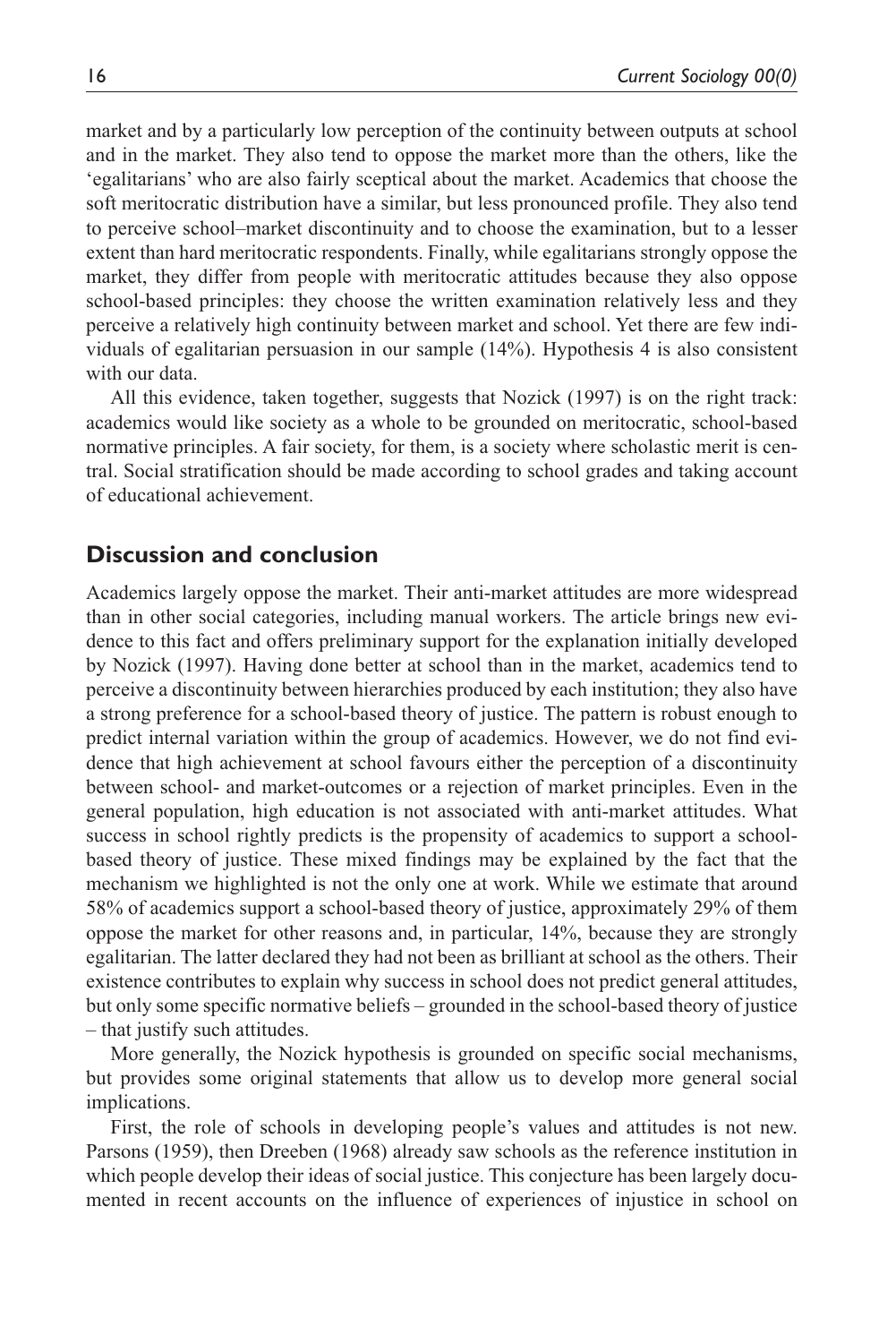psychological engagement and achievement in school (Berti et al., 2010; Molinari et al., 2013; Pretsch et al., 2016), but also later in the job market (Saha, 2017). The link between perceiving fairness in school and achievement is a fundamental assumption of the Nozick hypothesis: academics have massively experienced the virtuous circle in which feeling fairness in school produces achievement and vice versa. However, while the literature focuses on the continuity between what happens in schools and in the job market, the Nozick hypothesis highlights the discontinuity between both distributive systems. Empirically, schools and markets outputs are globally continuous. However, conceptually, the principles of distributive justice are considerably different in both institutions. This conceptual difference is likely to be noticed by people who have experienced that markets and schools do not value the same skills to the same extent. Academics are certainly among them, as are other over-educated people. This is confirmed by Saha and Dworkin (2009), who use the Longitudinal Study of Australian Youth data to analyse how the experience in the school system steadily influences people's behaviour and perceptions of fairness. They find that respondents who reported a negative discontinuity between academic achievement and occupational attainment (education greater than occupation) felt they were cheated by the system, while those who perceived a positive discontinuity (occupation greater than education) felt that they had beat the system. This result is consistent with Nozick's hypothesis, but does not directly test its implications on perceptions of justice among academics. The originality of our research also consists in exploring the implicit theory of justice that academics have in mind when they have to arbitrate between ethical dilemmas.

Second, the situation in which academics are has already been identified by what Lenski (1954) call status-crystallization. Academics resent low status-crystallization because they find themselves confronted by inconsistent frames of reference – the school and the market – providing them with contradictory assessments of their own performance. As Lenski points out, 'the more frequently acute status inconsistencies occur within a population the greater would be the proportion of that population willing to support programs of social change' (1954: 411). The case of academics' political attitudes is a specific illustration of this statement. According to Lenski, the existence of low status-crystallization fosters change and helps society to resolve its conflicts. Lenski argues that a society with a large proportion of people whose status is poorly crystallized is in an unstable condition and generates – through marginalized members' search for change – its own forces for correction (Lenski, 1954: 412). Beyond his functionalist wording, this thesis can explain why academics display strong revolutionary attitudes (François et al., 2016). However, as we noted at the beginning of this article, in some situations the lack of status-crystallization among academics leads them to resist social change when its direction is not consistent with their moral principles. While communism was highly supported in academia (Caute, 1964), neoliberalism is strongly rejected. We suggest that the former attitude can result from academics' support for a society more resembling school – especially through the importance of centralization and knowledge in planned economies. In contrast, the latter opinion – especially as reflected by New Public Management – reflects an opposition to see schools organized like markets. In this respect, neoliberalism has transformed academics into a group who, instead of promoting social change, resist it. This interpretation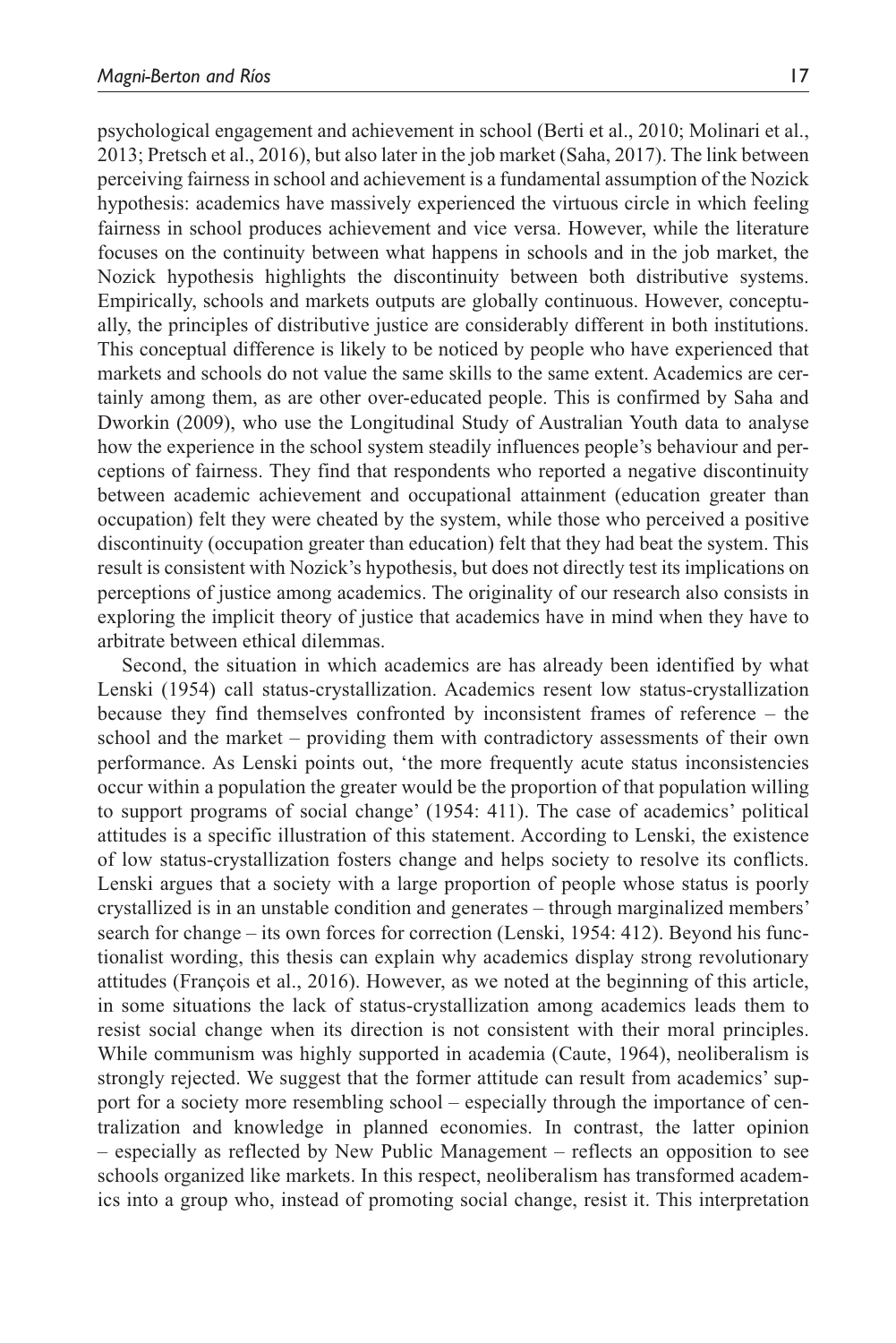sheds new light on the debate on the link between the neoliberal drift and the crisis of intellectual engagement (McClennen, 2010).

Our data have severe space and time limits which have implications on the generalizability of our results. Above all, they only describe French academics and their validity in other countries or university systems is debatable. On the one hand, French intellectuals are known for opposing any form of liberalism (Boudon, 2004; Caute, 1964). On the other hand, as we noted above, high levels of leftist radicalism among academics have been observed in many countries and their rejection of neoliberal reforms is also largely documented worldwide. Moreover, no French specific context has been assumed in the hypotheses tested. In this respect, France can be considered as an extreme but illustrative example of the social process we describe. The second issue lies in the fact that the data were collected in 2011 and the context has changed considerably since then. In particular, a set of reforms planned at that time have now been implemented. Is there is a chance that academics' answers would be different today? Two reasons lead us to answer this question in the negative. First, teachers' unions have strongly mobilized during the last few years against educational reforms, exactly as they did between 2007 and 2009, when a first set of reforms were being implemented (Guinaudeau and Saurugger, 2018). Second, a comparable survey on 250 academics conducted in Paris 10 years before, in 2001, showed that answers to similar questions were essentially the same (Ríos and Magni-Berton, 2003). This information supports the idea of a continuity in academics' attitudes across time.

#### **Acknowledgements**

The authors would like to thank Abel François for his work on the survey design, Cal Le Gall for his work on the data collection and Clara Egger for her insightful comments. All errors remain ours.

### **Funding**

This research received no specific grant from any funding agency in the public, commercial, or not-for-profit sectors.

#### **Notes**

- 1. Basic results are available in François and Magni-Berton (2015).
- 2. Only medicine schools have not been targeted, because the large majority of their members work in hospitals and not at universities.
- 3. Data and description are available at <www.europeanvaluesstudy.eu/>
- 4. This confirms what Klein and Stern (2005) found in the US.
- 5. Descriptive results are given in the Appendix.
- 6. Income is not included because of its collinearity with social achievement.

### **References**

Adam RJ (2012) Conceptualising the epistemic dimension of academic identity in an age of neoliberalism. *Education Research and Perspectives* 39: 70–89.

Au W and Ferrare JJ (eds) (2015) *Mapping Corporate Education Reform: Power and Policy Networks in the Neoliberal State*. Abingdon: Routledge.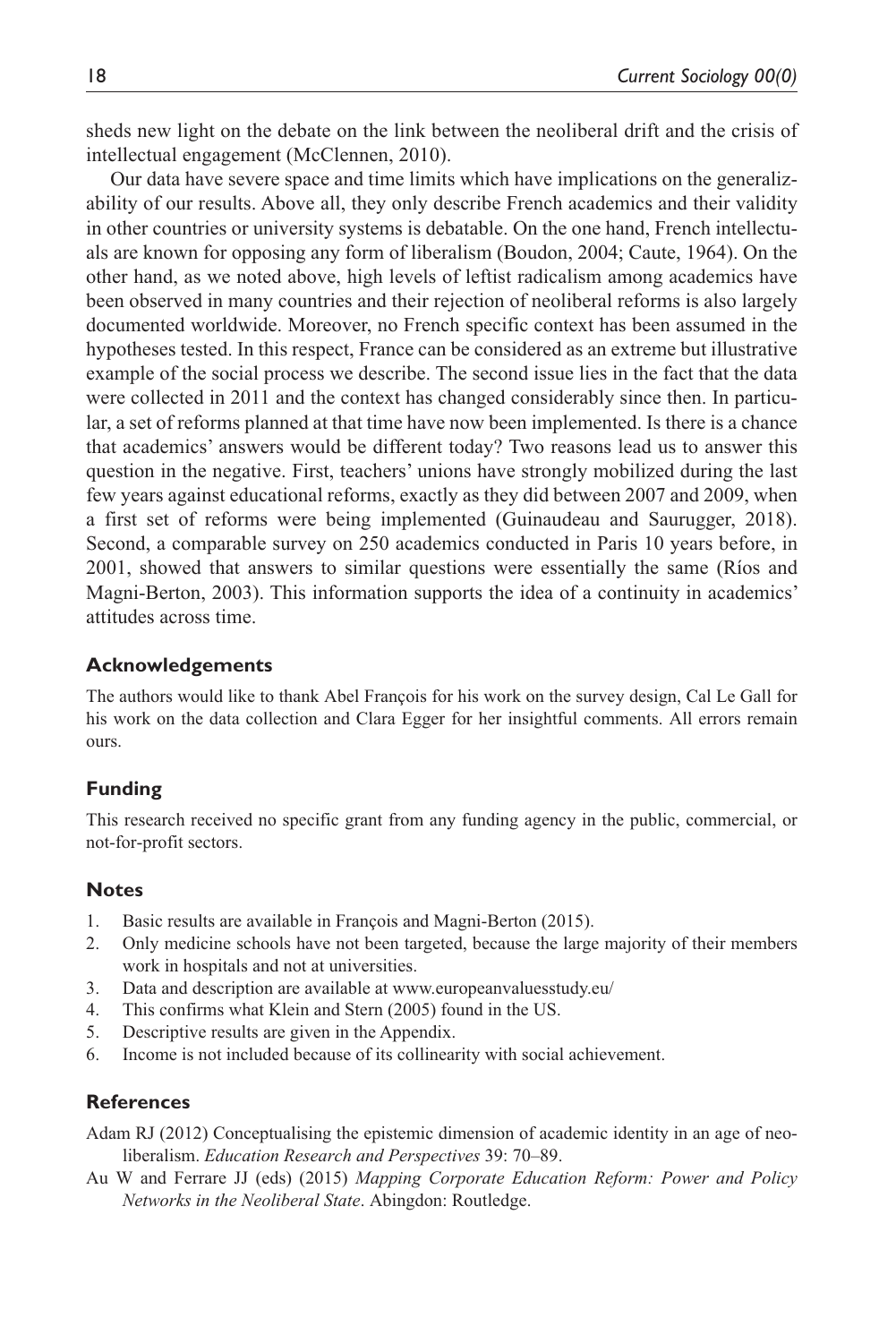Bazelon D (1967) *Power in America: The Politics of the New Class*. New York: Dutton.

- Bell D (1976) *The Cultural Contradictions of Capitalism*. New York: Basic Books.
- Berggren N, Jordahl H and Stern C (2007) The political opinions of Swedish social scientists. Working Paper, *IFN*, 711.
- Berti C, Molinari L and Speltini G (2010) Classroom justice and psychological engagement: Students' and teachers' representations. *Social Psychology of Education* 13(4): 541–556.
- Boudon R (2004) *Pourquoi les intellectuels n'aiment pas le libéralisme*. Paris: Odile Jacob.
- Broucker B, De Wit K and Leisyte L (2016) Higher education reform. *Positioning Higher Education Institutions*. Rotterdam: SensePublishers, pp. 19–40.
- Brym R (1980) *Intellectuals and Politics*. London: George Allen & Unwin.
- Brym R and Nakhaie R (1999) The political attitudes of Canadian professors. *Canadian Journal of Sociology* 24(3): 329–353.
- Bruce-Briggs B (ed.) (1979) *The New Class*. New York: McGraw-Hill.
- Burris V (1983) The social and political consequences of overeducation. *American Sociological Review* 48(4): 454–467.
- Caute D (1964) *Communism and the French Intellectuals*. New York: Macmillan.
- Cohen G (2008) *Rescuing Equality and Justice*. Cambridge, MA: Harvard University Press.
- Dreeben R (1968) *On What is Learned in School*. Reading, MA: Addison-Wesley.
- Duarte JL, Crawford JT, Stern C et al. (2015) Political diversity will improve social psychological science. *Behavioral and Brain Sciences* 38: e130.
- François A (2013) Les Européens et l'économie de marché. *Futuribles* 395: 69–82.
- François A and Magni-Berton R (2015) *Que pensent les penseurs?: les opinions des universitaires et scientifiques français*. Grenoble: Presses Universitaires de Grenoble.
- François A, Le Gall C and Magni-Berton R (2016) Politics, economics, ethics and religion in French academia. *French Politics* 14(3): 363–379.
- Frankfurt H (1987) Equality as a moral ideal. *Ethics* 98: 21–42.
- Gonthier F and Matthews T (2015) The rise of interventionism in the European Union and its social foundations. *Revue Française de Sociologie* 56(1): 7–46.
- Gouldner A (1979) *The Future of Intellectuals and the Rise of the New Class*. New York: Macmillan.
- Green F and Zhu Y (2010) Over qualification, job dissatisfaction, and increasing dispersion in the returns to graduate education. *Oxford Economic Papers* 62(4): 740–763.
- Gross N (2014) *Why Are Professors Liberal and Why Do Conservatives Care?* Cambridge, MA: Harvard University Press.
- Gross N and Cheng C (2011) Explaining professors' politics: An indirect test of the self-selection hypothesis. In: Stulberg L and Weinberg S (eds) *Diversity in American Higher Education*. Abingdon: Routledge.
- Gross N and Simmons S (2014) *Professors and Their Politics*. Baltimore, MD: Johns Hopkins University Press.
- Guinaudeau I and Saurugger S (2018) Entrepreneurs politiques et engagement électoral. *Revue Française de Science Politique* 68(2): 319–342.
- Halsey A (2005) *The Decline of the Donnish Dominion*. Oxford: Oxford University Press.
- Halsey A and Trow M (1971) *The British Academics*. Cambridge, MA: Harvard University Press.
- Hammond PJ (1992) Harsanyi's utilitarian theorem: A simpler proof and some ethical connotations. *Rational Interaction*. Berlin and Heidelberg: Springer, pp. 305–319.
- Judt T (1992) *Past Imperfect: French Intellectuals 1944–1956*. Berkeley: University of California Press.
- Klein D and Stern C (2005) Professors and their politics: The policy views of social scientists. *Critical Review: A Journal of Politics and Society* 17(3–4): 257–303.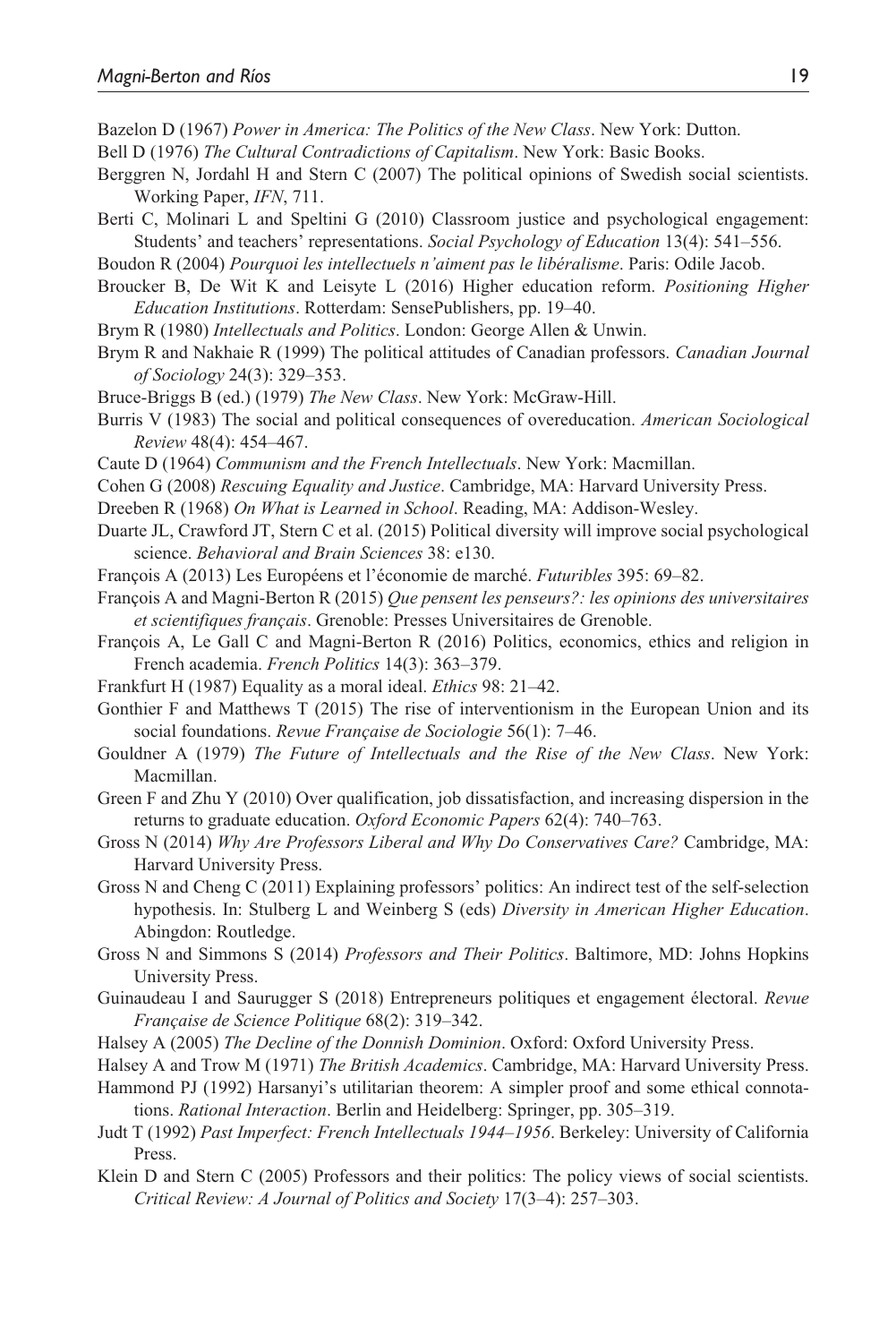- Ladd E and Lipset S (1975) *The Divided Academy: Professors and Politics*. Toronto: McGraw-Hill.
- Lazarsfeld P and Thielens W (1958) *The Academic Mind*. New York: Free Press.
- Lee YJ and Sabharwal M (2016) Education–job match, salary, and job satisfaction across the public, non-profit, and for-profit sectors: Survey of recent college graduates. *Public Management Review* 18(1): 40–64.
- Lenski G (1954) Status crystallization: A non-vertical dimension of social status. *American Sociological Review* 19(4): 405–413.
- Leuven E and Oosterbeek H (2011) Overeducation and mismatch in the labor market. *Handbook of the Economics of Education*, Vol. 4. Amsterdam: Elsevier, pp. 283–326.
- McClennen SA (2010) Neoliberalism and the crisis of intellectual engagement. *Academic Freedom in the Post-9/11 Era*. New York: Palgrave Macmillan, pp. 203–213.
- Moe TM and Wiborg S (eds) (2016) *The Comparative Politics of Education*. Cambridge: Cambridge University Press.
- Molinari L, Speltini G and Passini S (2013) Do perceptions of being treated fairly increase students' outcomes? Teacher–student interactions and classroom justice in Italian adolescents. *Educational Research and Evaluation* 19(1): 58–76.
- Nakhaie MR and Brym RJ (2011) The ideological orientations of Canadian university professors. *Canadian Journal of Higher Education* 41(1): 18–33.
- Noël A and Thérien J-P (2008) *Left and Right in Global Politics*. Cambridge: Cambridge University Press.
- Nozick R (1997) Why do academics oppose capitalism? *Socratic Puzzles*. Cambridge, MA: Harvard University Press.
- Parsons T (1959) The school class as a social system: Some of its functions in American society. *Harvard Educational Review* 29(4): 297–318.
- Pincione G and Tesón F (2006) *Rational Choice and Democratic Deliberation: A Theory of Discourse Failure*. Cambridge: Cambridge University Press.
- Pretsch J, Ehrhardt N, Engl L et al. (2016) Injustice in school and students' emotions, well-being, and behavior: A longitudinal study. *Social Justice Research* 29(1): 119–138.
- Rawls J (1971) *A Theory of Justice*. Cambridge, MA: Harvard University Press.
- Renaudie M (2018) French university management reforms: Critical perspectives from a legal point of view. *French Politics* 16(1): 96–116.
- Resh N (1999) Injustice in schools: Perception of deprivation and classroom composition. *Social Psychology of Education* 3(1–2): 103–126.
- Ríos D and Magni-Berton R (2003) *La Misère des intellectuels: pourquoi s'opposent-ils au capitalisme*. Paris: Editions L'Harmattan.
- Rothman S and Lichter R (2008) Politics and professional advancement among college faculty. *The Forum* 3.
- Rothman S, Woessner M and Kelly-Woessner A (2010) *The Still Divided Academy: How Competing Visions of Power, Politics, and Diversity Complicate the Mission of Higher Education*. Lanham, MD: Rowman & Littlefield.
- Saha LJ (2017) Student perceptions of the 'just world' of the school: Impact on school achievement, future civic behaviour, and future occupation. *Education and Society* 35(2): 23–40.
- Saha L and Dworkin A (2009) Educational attainment and job status: The role of status inconsistency on occupational burnout. In: Matthews B and Gibbons T (eds) *The Process of Research in Education*. Adelaide: Shannon Research Press, pp. 151–166.
- Shleifer A (1998) State versus private ownership. No. w6665, National Bureau of Economic Research.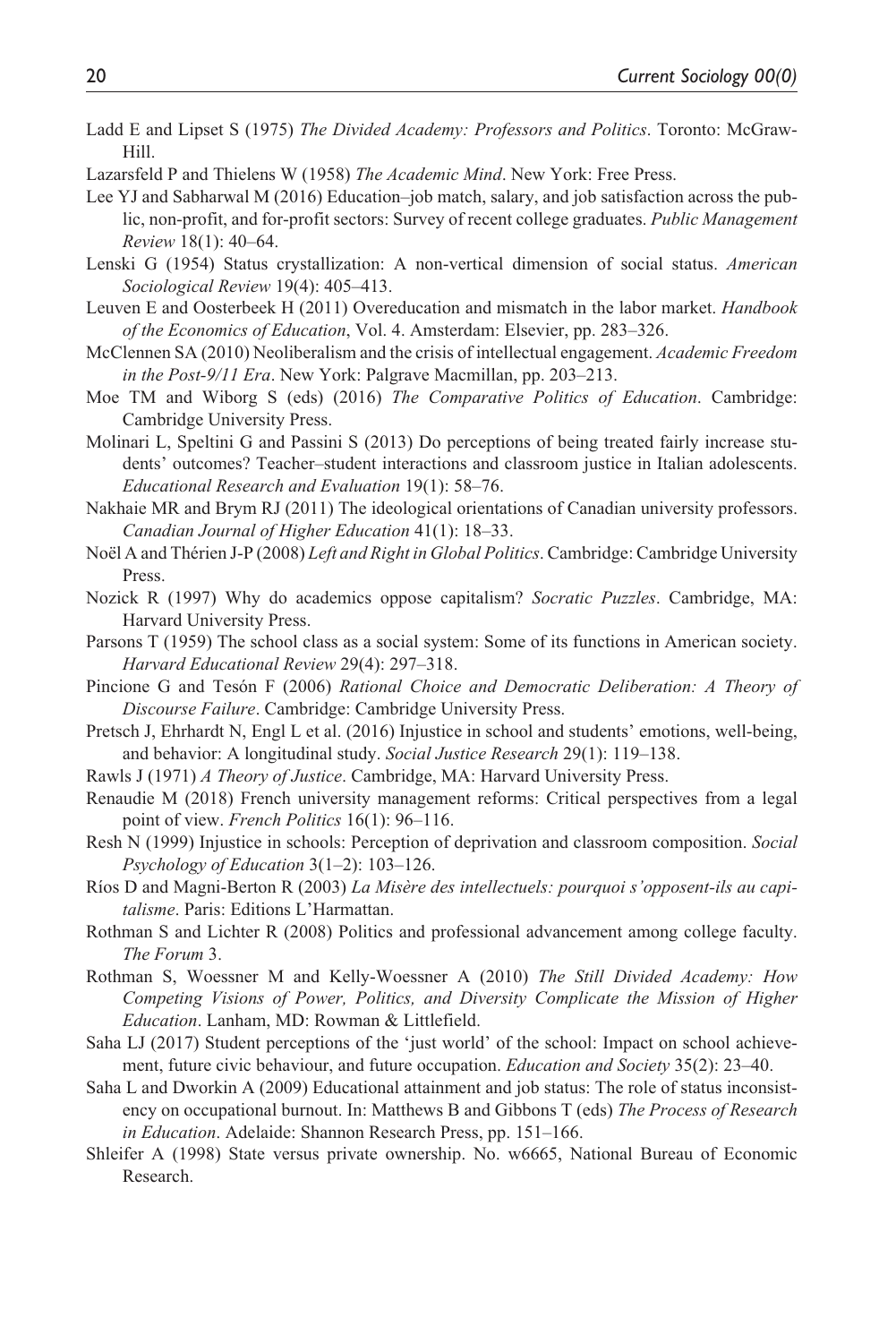Sue VM and Ritter LA (2012) *Conducting Online Surveys*. London: SAGE. Temkin L (1993) *Inequality*. Oxford: Oxford University Press.

Tyler TR and Smith HS (1998) Social justice and social movements. In: Gilbert DT, Fiske ST and Lindzey G (eds) *The Handbook of Social Psychology*. Boston: McGraw-Hill.

#### **Author biographies**

Raul Magni-Berton is Professor of Political Science at Sciences Po Grenoble (France) and researcher at PACTE and at the LIEPP. He mainly works on democracy and on citizenship. His publications are mostly based on international comparison, drawing on individual surveys and international institutions. He has published in journals such as *Political Research Quarterly, Public Choice, The Social Science Journal, International Review of Law and Economics, Comparative European Politics* and others in political science, sociology and economics. He has also published several books. The last is *Que pensent les penseurs* [*What Thinkers Think*] (Grenoble: Presses Universitaires de Grenoble, 2015).

Diego Ríos is currently Professor of Philosophy at Universidad Nacional de Tres de Febrero, and Permanent Researcher at Consejo Nacional de Investigaciones Científicas y Técnicas, Buenos Aires, Argentina. In the past he has held positions in Hertfordshire University (UK), Witten Herdecke University (Germany), the Academy of Science (Finland) and Versailles University (France). He has published a book in collaboration with Raul Magni-Berton (*La Misere des intellectuels*, Paris: L'Harmattan, 2003), in which he analyses intellectuals' political ideologies. His interests lie in the foundations of the social sciences, methodology and applied game theory.

#### **Résumé**

Dans cet article, nous cherchons à comprendre pourquoi les universitaires ont tendance à s'opposer au marché. Pour ce faire, nous utilisons la théorie politique normative comme mécanisme explicatif, en commençant par une conjecture suggérée à l'origine par Robert Nozick. Les universitaires sont surreprésentés parmi les meilleurs étudiants de leur cohorte. La réussite scolaire suscite des attentes élevées quant aux perspectives économiques futures. Pourtant, les marchés ne sont sensibles aux résultats scolaires que de façon contingente. Ce décalage entre l'école et les marchés est perçu par les universitaires – et sans doute aussi par les intellectuels en général – comme moralement inacceptable. Pour vérifier la validité de cette explication, nous utilisons un questionnaire en ligne réalisé auprès de près de 1.500 universitaires français. Les données issues de cette enquête viennent étayer l'explication de Nozick.

#### **Mots-clés**

Attitudes, justice, le marché, Nozick, universitaires

#### **Resumen**

En este artículo, exploramos por qué los académicos tienden a oponerse al mercado. Para este propósito utilizamos la teoría política normativa como un mecanismo explicativo, comenzando con una conjetura originalmente sugerida por Robert Nozick. Los académicos están sobrerrepresentados entre los mejores estudiantes de sus promociones. El rendimiento escolar genera grandes expectativas sobre las perspectivas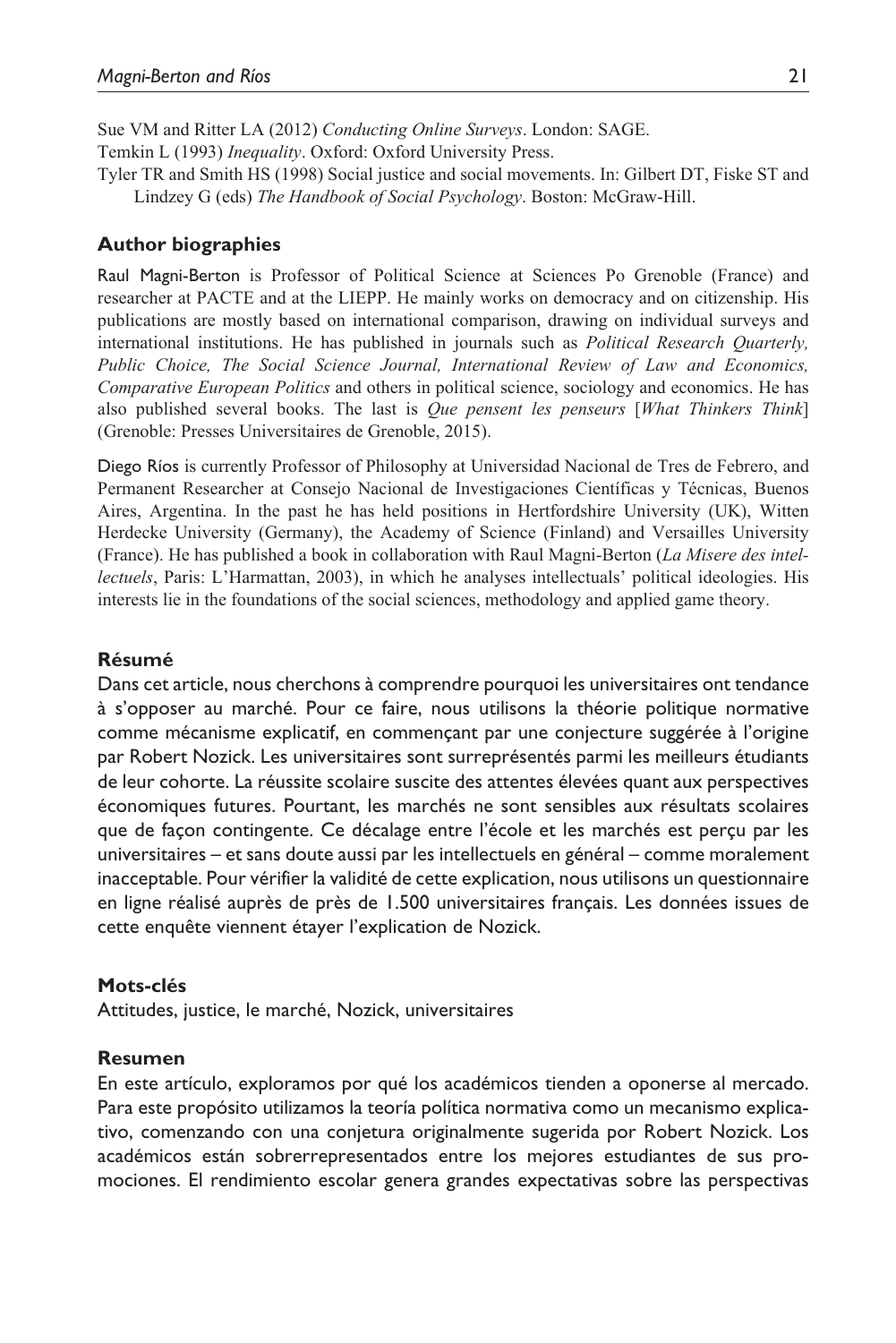económicas de futuro. Sin embargo, los mercados solo son contingentemente sensibles al rendimiento escolar. Esta falta de correlación entre sistema educativo y mercado es percibida por los académicos, y posiblemente por los intelectuales en general, como moralmente inaceptable. Para testar esta explicación, utilizamos un cuestionario *online* con cerca de 1500 encuestas a académicos franceses. Los datos resultantes de esta investigación prestan apoyo a la explicación de Nozick.

### **Palabras clave**

Académicos, actitudes, justicia, el mercado, Nozick

# **Appendix**

*Question 1*

How would you place your views on this scale? 1) Private ownership of business and industry should be increased 10) Government ownership of business and industry should be increased

# *Question 2*

How would you place your views on this scale?

1) Competition benefits consumers and economic growth

10) Competition leads to a waste of resources and provokes hard social problems.

# *Question 3*

In the current society, school achievement is an important predictor of individuals' income

[1] Disagree strongly (6.2%)

[2] Disagree (20.2%)

- [3] Agree (60%)
- [4] Strongly agree (14%)

# *Question 4*

How would you best describe yourself as a university student?

[1] I was a very bad student (0.4%)

[2] I was a bad student (0.2%)

[3] I was an average student (11.1%)

[4] I was a good student (36.4%)

[5] I was very good student (33.2%)

[6] I was an excellent student (18.7%)